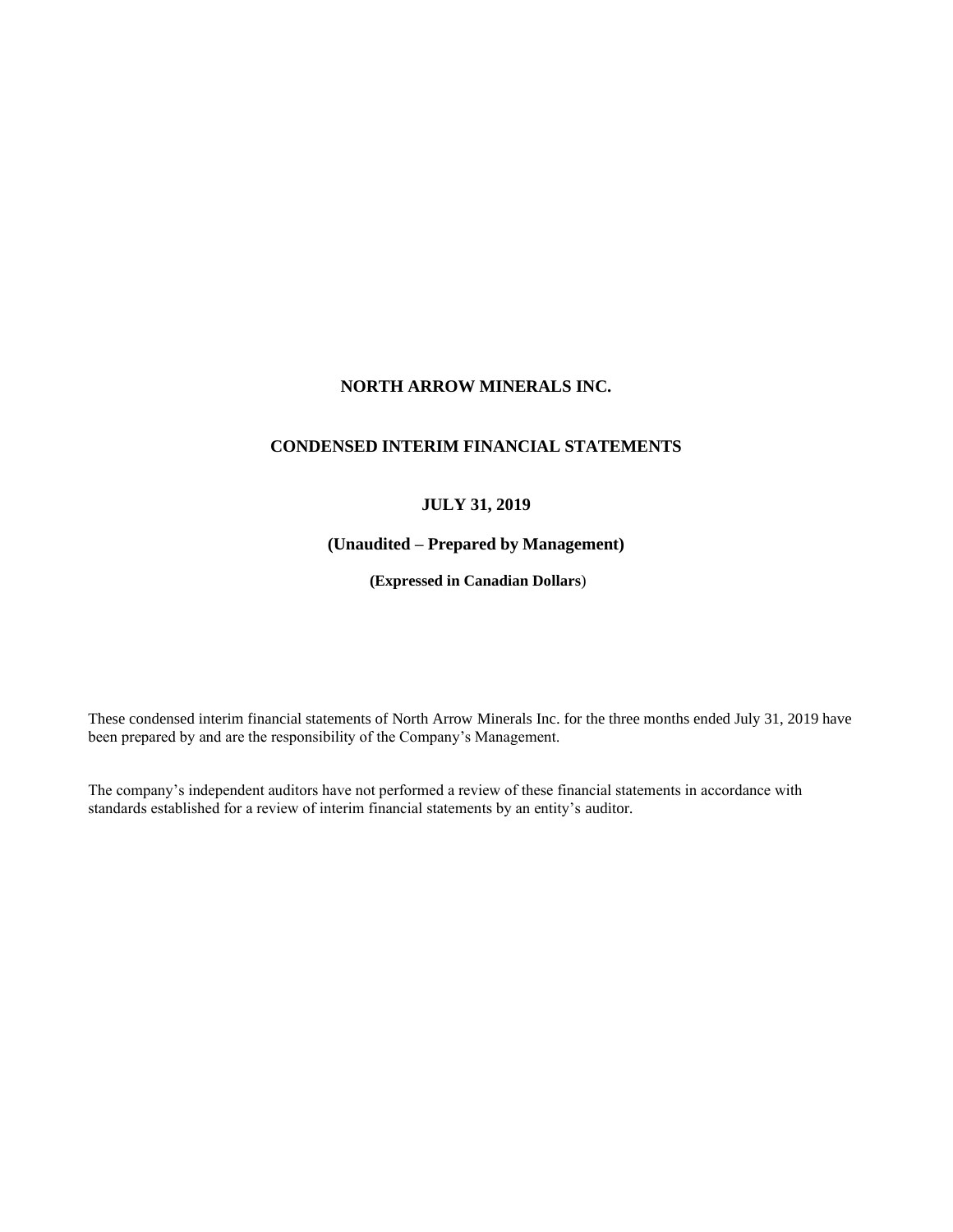# **NORTH ARROW MINERALS INC. CONDENSED INTERIM STATEMENTS OF FINANCIAL POSITION As at July 31, 2019 (Unaudited – Prepared by Management) (Expressed in Canadian Dollars)**

| <b>July 31, 2019</b> |                                                               | April 30, 2019 |
|----------------------|---------------------------------------------------------------|----------------|
|                      |                                                               |                |
|                      |                                                               |                |
| \$<br>1,407,764      | \$                                                            | 509,085        |
| 19,517               |                                                               | 4,850          |
| 81,500               |                                                               | 127,500        |
| 43,754               |                                                               | 7,557          |
|                      |                                                               | 648,992        |
| 66,084               |                                                               | 70,506         |
| 111,877              |                                                               |                |
| 18,916,870           |                                                               | 18,759,917     |
| \$<br>20,647,366     | \$                                                            | 19,479,415     |
|                      |                                                               |                |
|                      |                                                               |                |
| \$<br>465,540        | \$                                                            | 496,517        |
|                      |                                                               |                |
|                      |                                                               | 496,517        |
| 36,915               |                                                               |                |
|                      |                                                               |                |
| 37,147,614           |                                                               | 36,097,528     |
|                      |                                                               | 4,972,654      |
|                      |                                                               | (22,087,284)   |
| 20,070,816           |                                                               | 18,982,898     |
| \$<br>20,647,366     | \$                                                            | 19,479,415     |
|                      | 1,552,535<br>74,095<br>539,635<br>5,191,732<br>(22, 268, 530) |                |

**Nature and continuance of operations (Note 1) Subsequent events (Note 15)**

**Approved and authorized on behalf of the Board on September 19, 2019:**

| "D. Grenville Thomas" | Director | "Blair Murdoch" | Director |
|-----------------------|----------|-----------------|----------|
|                       |          |                 |          |

The accompanying notes are an integral part of these financial statements.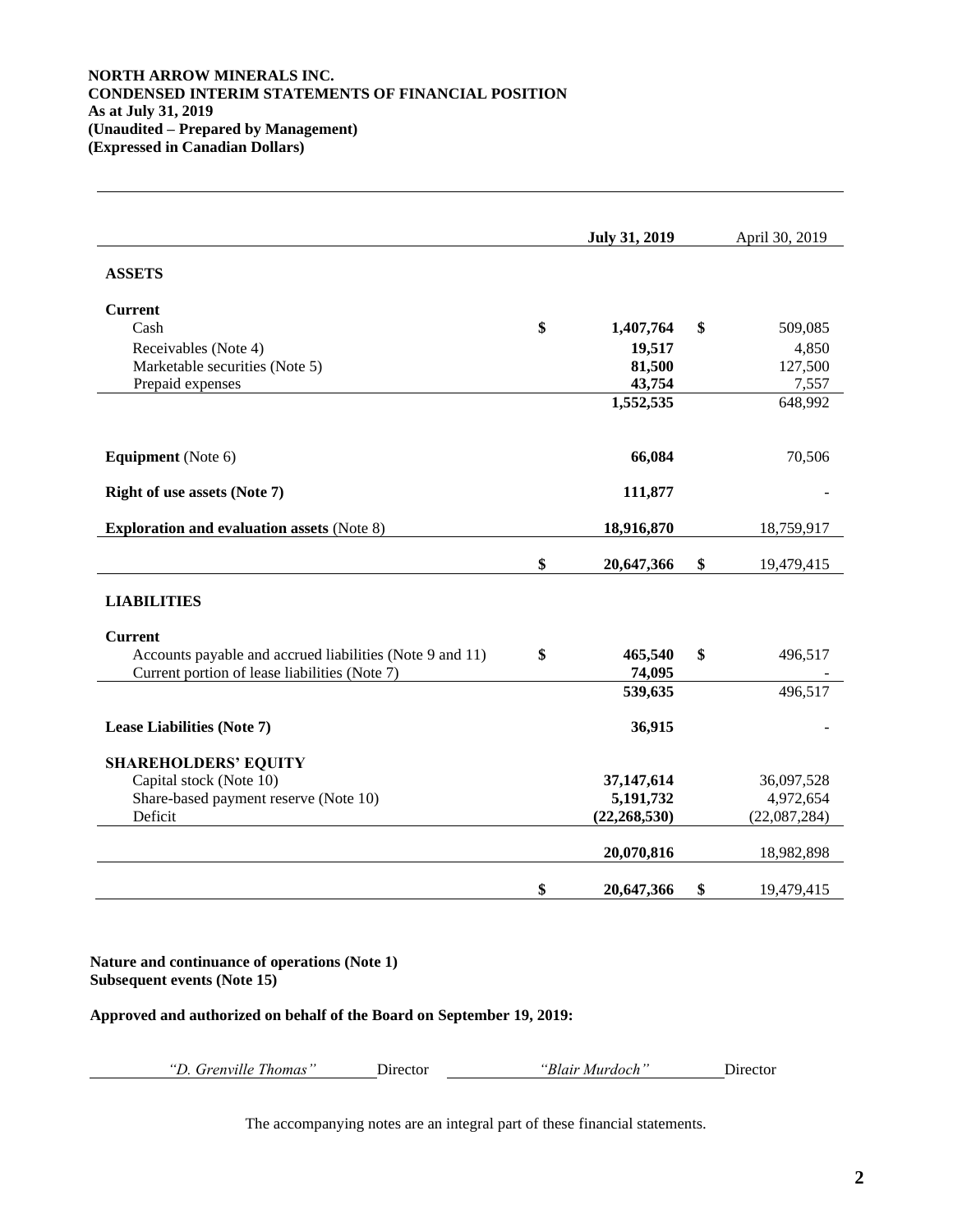# **NORTH ARROW MINERALS INC. CONDENSED INTERIM STATEMENTS OF LOSS AND COMPREHENSIVE LOSS For the Three Months Ended July 31, 2019 (Unaudited – Prepared by Management) (Expressed in Canadian Dollars)**

|                                             | <b>July 31, 2019</b> | July 31, 2018    |  |
|---------------------------------------------|----------------------|------------------|--|
|                                             |                      |                  |  |
| Advertising, promotion and travel           | \$<br>13,934         | \$<br>46,679     |  |
| Consulting (Note 11)                        | 5,760                | 4,500            |  |
| Depreciation                                | 22,323               | 3,733            |  |
| Office, miscellaneous and rent (Note 11)    | 13,080               | 26,746           |  |
| Professional fees                           |                      | 5,202            |  |
| Property investigation costs                | 12,167               | 11,749           |  |
| Regulatory and filing fees                  | 4,499                | 4,125            |  |
| Salaries and benefits (Note 11)             | 94,799               | 72,079           |  |
| Share-based compensation (Note 10)          | 40,035               | 432,994          |  |
|                                             |                      |                  |  |
|                                             | (206, 597)           | (607, 807)       |  |
|                                             |                      |                  |  |
| Interest, foreign exchange and other income | 770                  | 1,226            |  |
| Gain (Loss) on marketable securities        | 24,581               | (33,667)         |  |
| Other income - deferred premium             |                      | 100,336          |  |
|                                             | 25,351               | 67,895           |  |
|                                             |                      |                  |  |
| Net and comprehensive (loss) for the period | \$<br>(181, 246)     | \$<br>(539, 912) |  |
|                                             |                      |                  |  |
| Basic and diluted loss per share            | \$<br>(0.00)         | \$<br>(0.01)     |  |
| Weighted average number of common shares    | 92,967,069           | 83,741,643       |  |

The accompanying notes are an integral part of these financial statements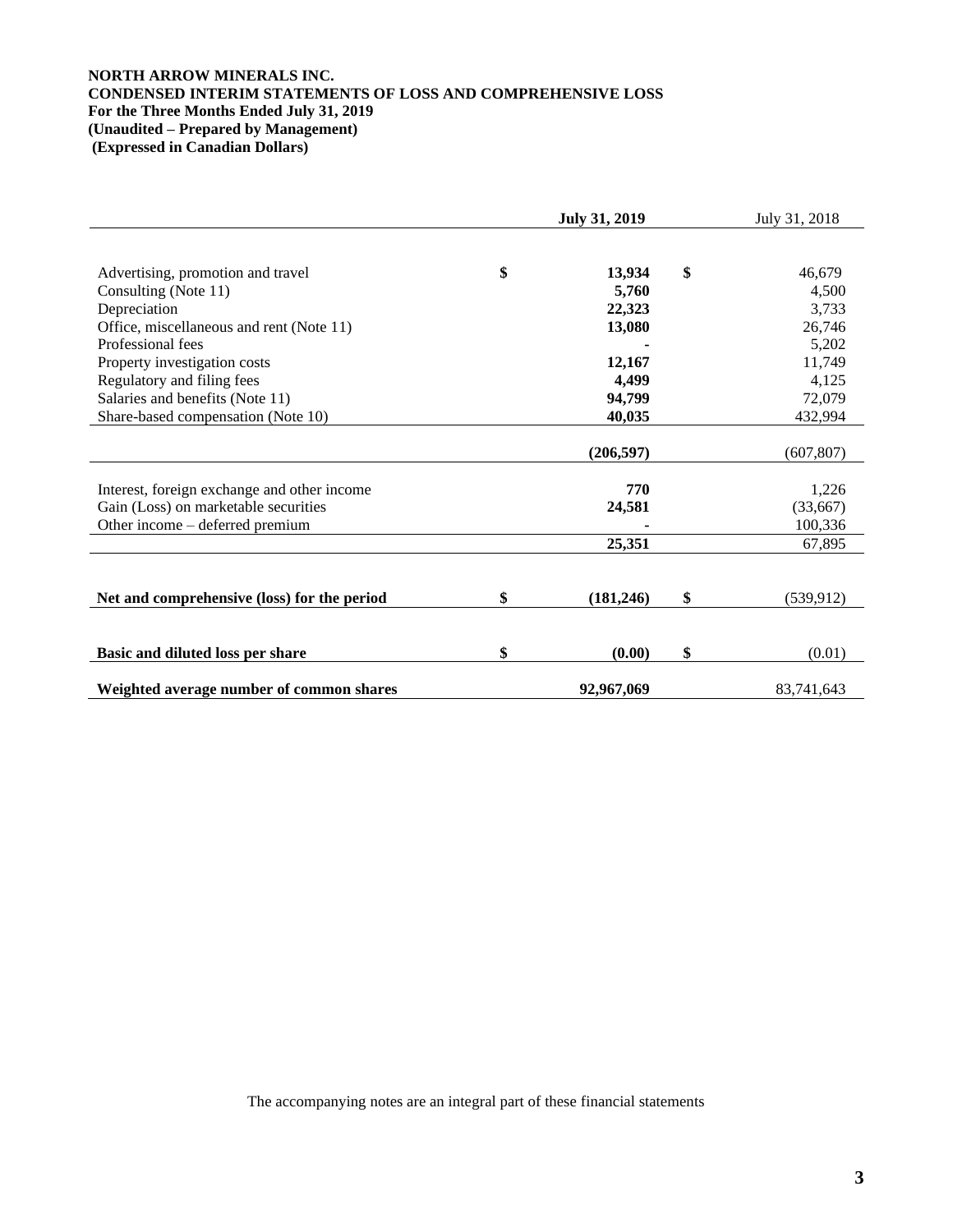# **NORTH ARROW MINERALS INC. CONDENSED INTERIM STATEMENTS OF CASH FLOWS For the Three Months Ended July 31, 2019 (Unaudited – Prepared by Management) (Expressed in Canadian Dollars)**

|                                                                                                                                            | <b>July 31, 2019</b>                | July 31, 2018            |
|--------------------------------------------------------------------------------------------------------------------------------------------|-------------------------------------|--------------------------|
| <b>CASH FLOWS FROM OPERATING ACTIVITIES</b>                                                                                                |                                     |                          |
| Loss for the period                                                                                                                        | \$ (181,246)                        | \$ (539,912)             |
| Items not involving cash:                                                                                                                  |                                     |                          |
| Depreciation                                                                                                                               | 22,323                              | 3,733                    |
| Share-based compensation                                                                                                                   | 40,035                              | 432,994                  |
| Recovery of exploration and evaluation assets                                                                                              |                                     |                          |
| Loss (gain) on marketable securities                                                                                                       | (24, 581)                           | 33,667                   |
| Other income - deferred premium                                                                                                            |                                     | (100, 336)               |
| Finance cost                                                                                                                               | 1,250                               |                          |
| Changes in non-cash working capital items:                                                                                                 |                                     |                          |
| Receivables                                                                                                                                | (14, 667)                           | 25,889                   |
| Prepaid expenses                                                                                                                           | (36, 197)                           | (35,000)                 |
| Accounts payable and accrued liabilities                                                                                                   | 39,660                              | (10, 489)                |
|                                                                                                                                            | (153, 423)                          | (189, 454)               |
| Expenditures on exploration and evaluation assets, net<br>Proceeds on sale of marketable securities                                        | (227,590)<br>70,581<br>(157,009)    | (630, 618)<br>(630, 618) |
| <b>CASH FLOWS FROM FINANCING ACTIVITIES</b><br>Proceeds from a private placement<br>Share issuance costs<br>Repayment of lease liabilities | 1,253,300<br>(24, 171)<br>(20, 018) | 3,128,892<br>(90, 169)   |
|                                                                                                                                            | 1,209,111                           | 3,038,723                |
| Change in cash during the period                                                                                                           | 898,679                             | 2,218,651                |
| Cash, beginning of the period                                                                                                              | 509,085                             | 774,951                  |
| Cash, end of the period                                                                                                                    | \$<br>1,407,764                     | \$<br>2,993,602          |
| Cash paid during the period for interest                                                                                                   | \$                                  | \$                       |
|                                                                                                                                            |                                     |                          |
| Cash paid during the period for income taxes                                                                                               | \$                                  | \$                       |

**Supplemental disclosure with respect to cash flows (Note 12)**

The accompanying notes are an integral part of these financial statements.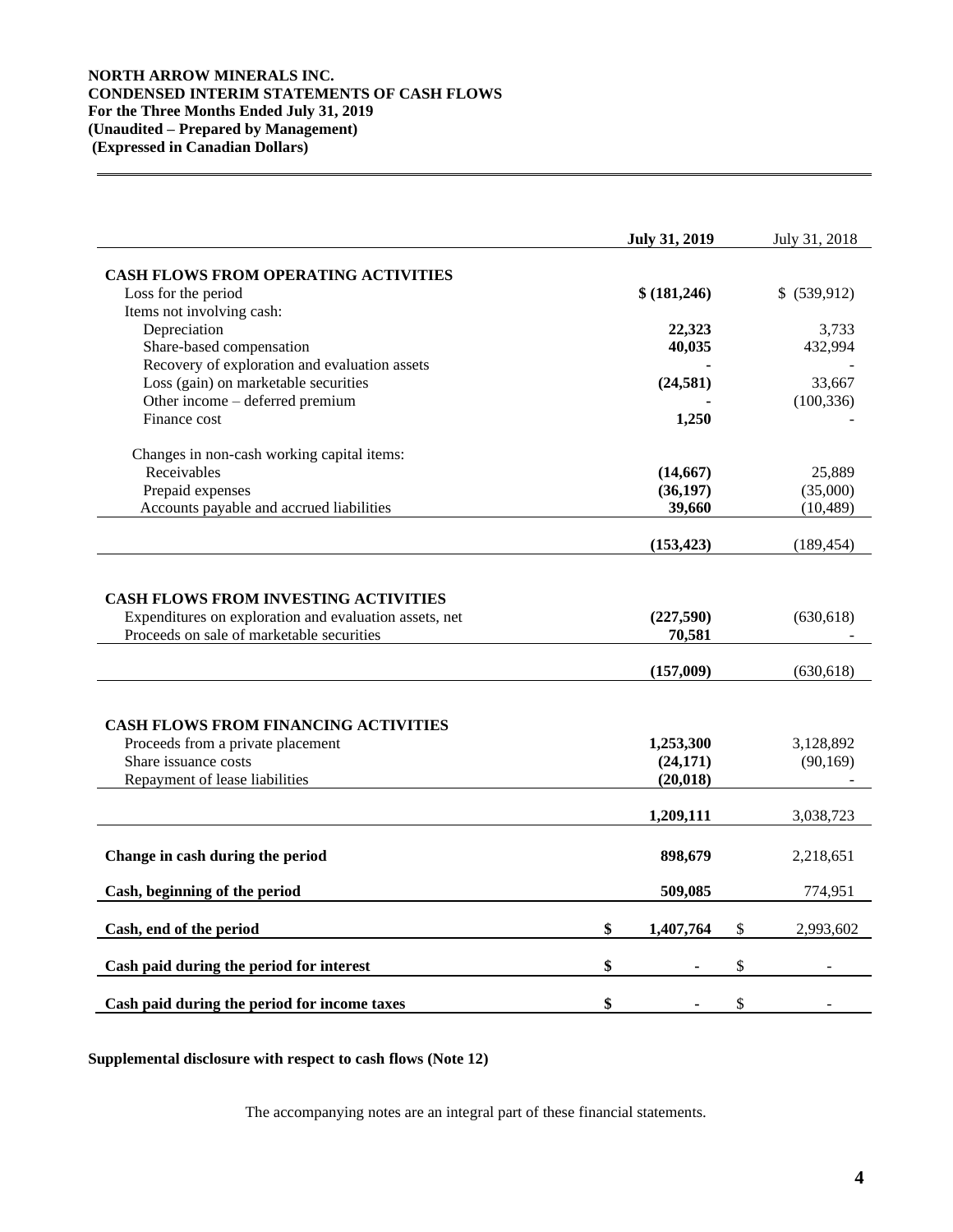# **NORTH ARROW MINERALS INC. CONDENSED INTERIM STATEMENTS OF CHANGES IN EQUITY (Unaudited – Prepared by Management**

**(Expressed in Canadian Dollars)**

|                                                                                                  | Number of<br><b>Shares</b> | <b>Capital Stock</b>                         | Share-<br>based<br>payment<br>reserve | <b>Investment</b><br>revaluation<br>reserve          | <b>Deficit</b>             | <b>Total</b>                      |
|--------------------------------------------------------------------------------------------------|----------------------------|----------------------------------------------|---------------------------------------|------------------------------------------------------|----------------------------|-----------------------------------|
| Balance, April 30, 2018<br>Reclassification on adoption<br>of IFRS 9<br>Share-based compensation | 76,155,741                 | \$33,362,855<br>$\qquad \qquad \blacksquare$ | \$4,256,791<br>432,994                | (50,000)<br>\$<br>50,000<br>$\overline{\phantom{a}}$ | (20, 576, 532)<br>(50,000) | \$16,993,114<br>432,994           |
| Net loss<br>Private placement - net                                                              | 16,616,717                 | 2,734,673                                    |                                       | $\overline{\phantom{a}}$<br>$\qquad \qquad -$        | (539, 912)                 | (539, 912)<br>2,734,673           |
| Balance, July 31, 2018                                                                           | 92,772,458                 | \$36,097,528                                 | \$4,689,785                           | \$                                                   | (21, 166, 444)<br>S        | \$19,620,869                      |
|                                                                                                  |                            |                                              |                                       |                                                      |                            |                                   |
| Balance, April 30, 2019                                                                          | 92,772,458                 | \$36,097,528                                 | \$4,972,654                           | \$<br>$\blacksquare$                                 | \$ (22,087,284)            | \$18,982,898                      |
| Share-based compensation<br><b>Net loss</b><br>Private placement - net                           | 17,904,286                 | 1,050,086                                    | 40,035<br>179,043                     | ٠<br>٠<br>٠                                          | (181, 246)                 | 40,035<br>(181, 246)<br>1,229,129 |
| <b>Balance, July 31, 2019</b>                                                                    | 110,676,744                | \$37,147,614                                 | \$5,191,732                           | \$<br>$\blacksquare$                                 | \$ (22, 268, 530)          | \$20,070,816                      |

The accompanying notes are an integral part of these financial statements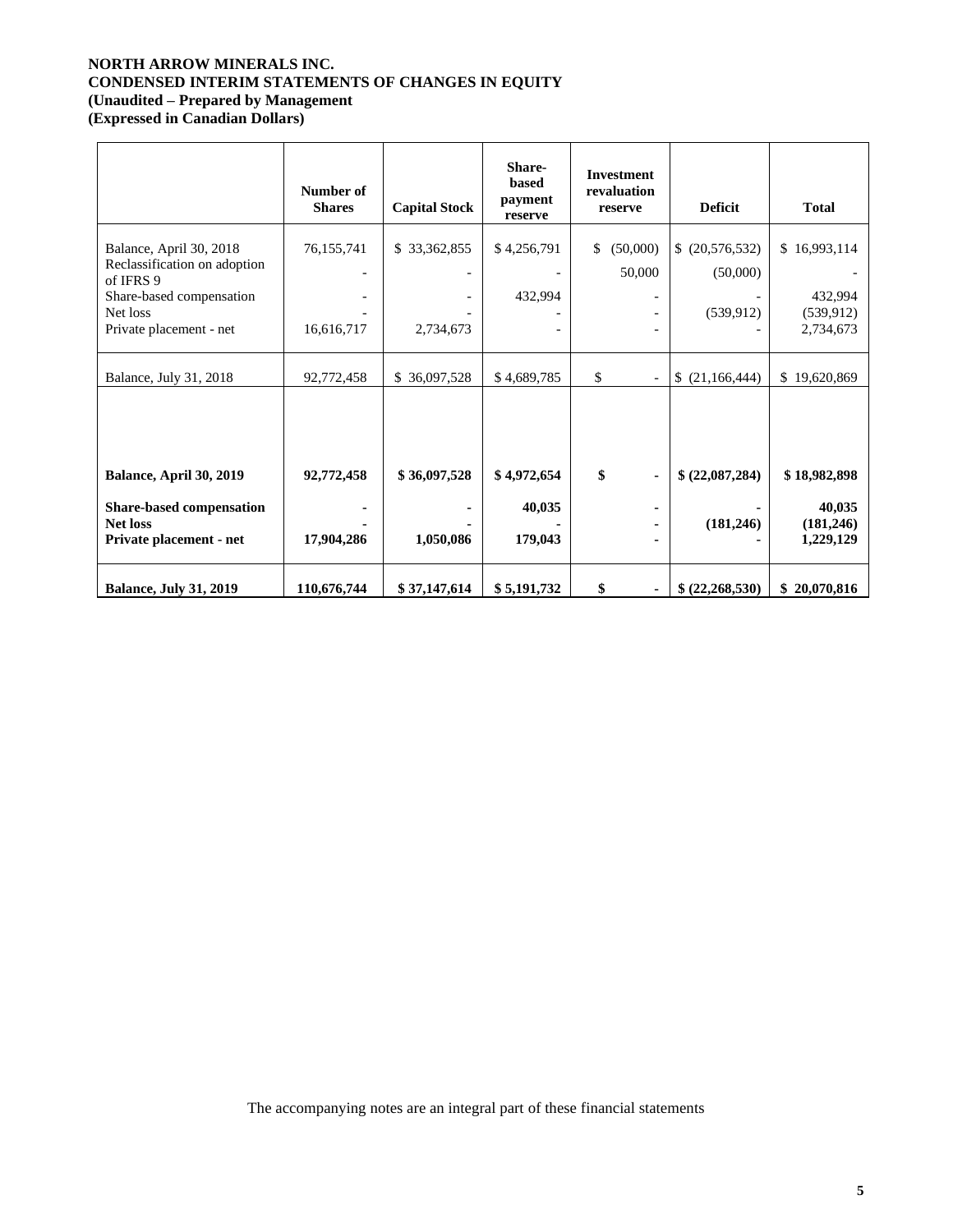# **1. NATURE AND CONTINUANCE OF OPERATIONS**

North Arrow Minerals Inc. (the "Company") is incorporated federally under the laws of the Canada Business Corporations Act ("CBCA").

The financial statements of the Company are presented in Canadian dollars, which is the functional currency of the Company.The Company trades on the TSX Venture Exchange (TSXV – NAR) and its registered office address is Ste. #960-789 West Pender Street, Vancouver, BC, Canada V6C 1H2.

The Company's principal business activity is the acquisition and exploration of exploration and evaluation assets. To date, the Company has not generated significant revenues from operations and is considered to be in the exploration stage.

These financial statements have been prepared on a going concern basis which assumes the Company will be able to realize its assets and discharge its liabilities in the normal course of business for the foreseeable future. At July 31, 2019, the Company had an accumulated deficit of \$22,268,530 (April 30, 2019 - \$22,087,284), incurred ongoing losses and has no source of recurring revenue. These material uncertainties may cast significant doubt upon the Company's ability to continue as a going concern. These financial statements do not reflect the adjustments to the carrying values of assets and liabilities, the reported amounts of expenses and the classification of statement of financial position items if the going concern assumption was inappropriate. These adjustments could be material.

The Company's continuation as a going concern is dependent on the successful results from its mineral property exploration activities, its ability to reduce or defer discretionary expenditures and its continued ability to raise equity capital or borrowings sufficient to meet current and future obligations.

# **2. BASIS OF PRESENTATION**

## **a) Statement of compliance**

These financial statements have been prepared in accordance with International Financial Reporting Standards ("IFRS") as issued by the International Accounting Standards Board ("IASB") and interpretations of the International Financial Reporting Interpretations Committee ("IFRIC") and specifically with IAS 34, Interim Financial Reporting. The accounting policies applied in preparation of these financial statements are consistent with those applied and disclosed in the Company's financial statements for the year ended April 30, 2019, save for the adoption of IFRS 16 as outlined below. These financial statements are presented in Canadian dollars unless otherwise noted.

# **b) Historical cost**

These financial statements have been prepared on a historical cost basis except for certain financial instruments measured at fair value.

## **c) Change in accounting policy – Leases**

On May 1, 2019, the Company adopted IFRS 16 - Leases ("IFRS 16"), which is effective for annual periods on or after January 1, 2019. This new standard eliminates the classification of leases as either operating or financing leases and requires the lessee to recognize assets and liabilities for all significant leases with a term of longer than 12 months.

The Company has analyzed its contracts and determined that the significant lease agreements in place relate to the Company's office space and office equipment. The Company has applied the exemptions in IFRS 16 for low value leases and leases that end within 12 months. Mineral leases held by the Company are exempt from the provisions of IFRS 16.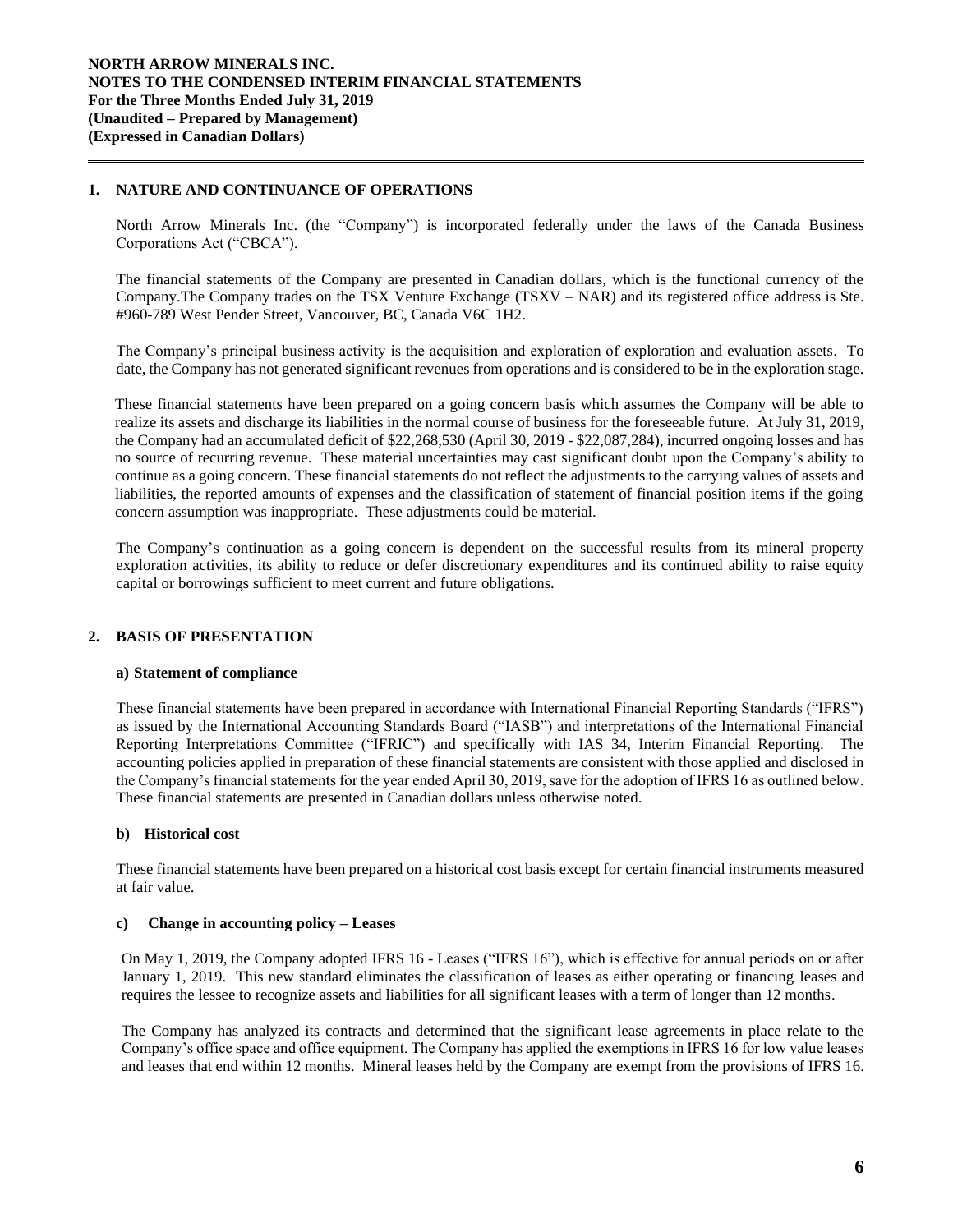## **2. BASIS OF PRESENTATION**

## **c) Change in accounting policy – Leases - continued**

The Company adopted IFRS 16 using the modified retrospective application method where comparatives are not restated. On adoption of IFRS 16, the Company recognized right-of-use assets and related lease liabilities of \$129,778. The lease liabilities were initially measured at the present value of the lease payments discounted using the Company's estimated incremental borrowing rate, rather that the interest rates implicit in the leases as those rates could not be readily determined. Each lease payment is allocated between the lease liability and the finance cost. The finance cost is charged to profit or loss using the effective interest method.

The right-of-use assets comprise the initial measurement of the corresponding lease liabilities and any direct costs. They are subsequently measured at cost less depreciation and any impairment losses. Right-of-use assets are depreciated over the shorter of the asset's useful life and the lease term on a straight-line basis.

## **d) Significant accounting judgments, estimates and assumptions**

The preparation of financial statements in conformity with IFRS requires management to make certain estimates, judgments and assumptions that affect the reported amounts of assets and liabilities at the date of the financial statements and the reported revenues and expenses during this period.

Although management uses historical experiences and its best knowledge of the amount, events or actions to form the basis for judgments and estimates, actual results may differ from these estimates.

The most significant accounts that require estimates as the basis for determining the stated amounts include the recoverability of exploration and evaluation assets and the valuations for share-based payments, marketable securities, deferred premiums, deferred tax amounts, right of use assets and lease liabilities.

Critical judgments exercised in applying accounting policies that have the most significant effect on the amounts recognized in the financial statements are as follows:

(i) Economic recoverability and probability of future benefits of exploration and evaluation costs*.* 

Management has determined that exploration, evaluation and related costs incurred which were capitalized may have future economic benefits and may be economically recoverable. Management uses several criteria in its assessments of economic recoverability and probability of future economic benefits including geologic and other technical information, history of conversion of mineral deposits with similar characteristics to its own properties to proven and probable mineral reserves, the quality and capacity of existing infrastructure facilities, evaluation of permitting and environmental issues and local support for the project.

- (ii) Valuation of share-based payments and warrants recorded as marketable securities The Company uses the Black-Scholes Option Pricing Model for valuation of share-based payments and warrants recorded as marketable securities. Option pricing models require the input of subjective assumptions including expected price volatility, interest rates and forfeiture rate. Changes in the input assumptions can materially affect the fair value estimate and Company's earnings and equity reserves.
- (iii) Income taxes

In assessing the probability of realizing income tax assets, management makes estimates related to expectations of future taxable income, applicable tax opportunities, expected timing of reversals of existing temporary differences and the likelihood that tax positions taken will be sustained upon examination by applicable tax authorities. In making its assessments, management gives additional weight to positive and negative evidence that can be objectively verified.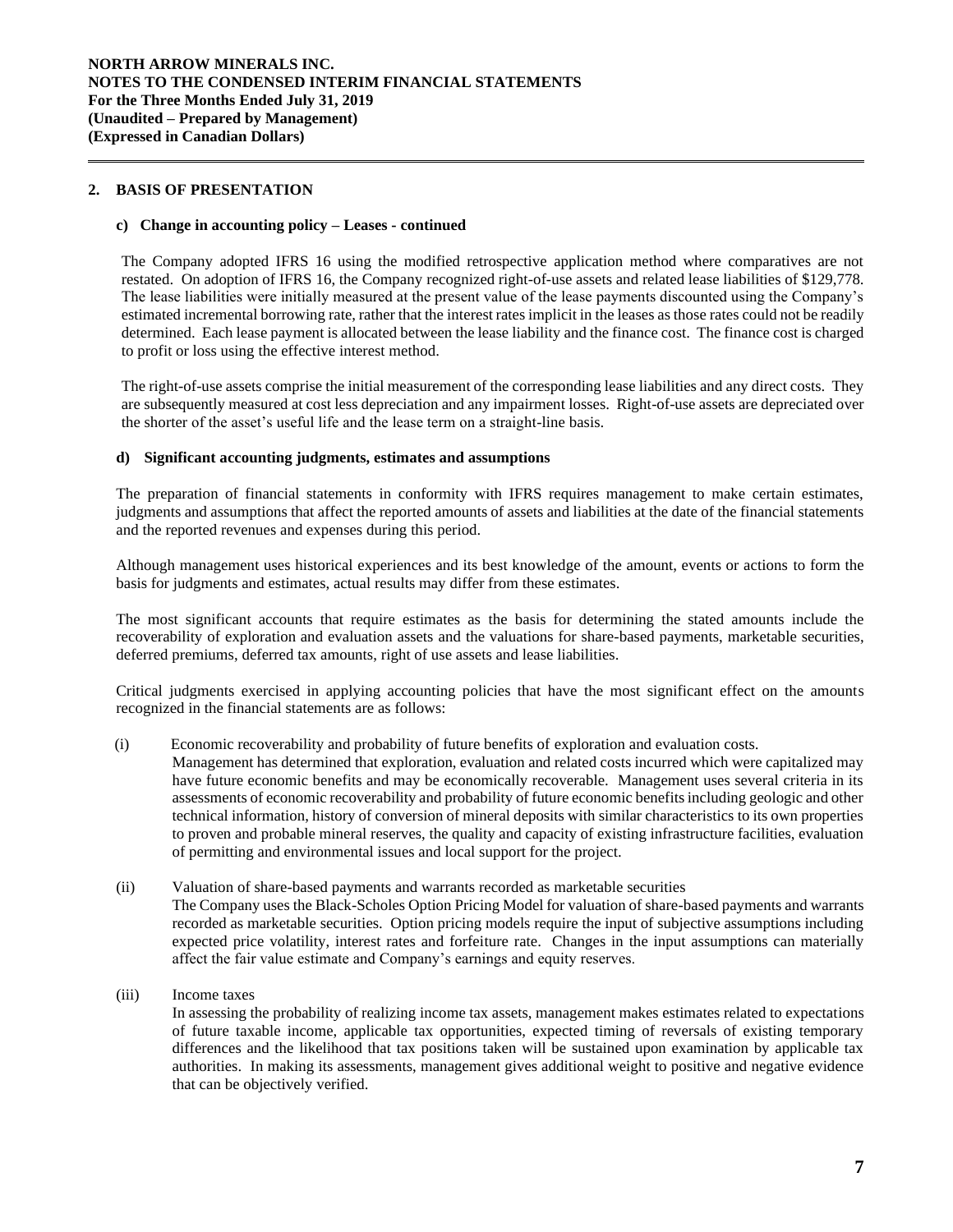# **2. BASIS OF PRESENTATION – continued**

## **d) Significant accounting judgments, estimates and assumptions** *-* **continued**

- iv) Valuation of deferred premiums and flow-through shares On issuance the Company bifurcates the flow-through share into a flow-through share premium liability based on the estimated premium the investor pays for the flow through share and share capital. When qualifying expenses are incurred the Company derecognizes the liability and the premium is recognized as other income.
- v) Valuation of marketable securities Marketable securities are valued at fair market value based on quoted prices in active markets. Changes in market prices can materially affect the fair value estimate and the Company's earnings.
- vi) Valuation of right of use assets and related liabilities

Lease liabilities are initially measured at the present value of the lease payments discounted using the Company's estimated incremental borrowing rate or the interest rates implicit in the lease. Lease payment are allocated between the lease liability and the finance cost. The finance cost is charged to profit or loss using the effective interest method.

The right-of-use assets are initially measured at cost or the corresponding lease liability plus direct costs. They are subsequently measured at cost less depreciation and any impairment losses. Right-of-use assets are depreciated over the shorter of the asset's useful life and the lease term on a straight-line basis.

## **e) New accounting pronouncements**

- i) The IASB has issued several new standards and amendments which have been adopted by the Company. Each of the new standards is effective for annual periods beginning on or after January 1, 2019. The adoption of the standards and amendments did not have a material effect on the financial statements other than as disclosed in Note 2 c).
- ii) Certain pronouncements were issued by the IASB or IFRIC but are not yet effective as at July 31, 2019. The Company intends to adopt these standards and interpretations when they become effective.

# **3. FINANCIAL INSTRUMENTS AND RISK MANAGEMENT**

Financial instruments measured at fair value are classified into one of three levels in the fair value hierarchy according to the relative reliability of the inputs used to estimate the fair values. The three levels of the fair value hierarchy are:

- Level 1 Unadjusted quoted prices in active markets for identical assets or liabilities;
- Level 2 Inputs other than quoted prices that are observable for the asset or liability either directly or indirectly; and
- Level 3 Inputs that are not based on observable market data.

The Company's financial instruments consist of cash, marketable securities, receivables and accounts payable and accrued liabilities. Cash is carried at fair value using a Level 1 fair value measurement. The carrying value of receivables and accounts payable and accrued liabilities approximate their fair values due to their immediate or short-term maturity. Marketable securities consisting of common shares are recorded at fair value based on the quoted market prices in active markets at the reporting date, which is consistent with Level 1 of the fair value hierarchy**.** Marketable securities consisting of warrants are recorded at fair value based on a Black Scholes pricing model consistent with Level 3 of the fair value hierarchy.

The Company is exposed to a variety of financial risks by virtue of its activities, including credit risk, interest rate risk, liquidity risks, foreign currency risk, and equity market risk. The Company's objective with respect to risk management is to minimize potential adverse effects on the Company's financial performance. The Board of Directors provides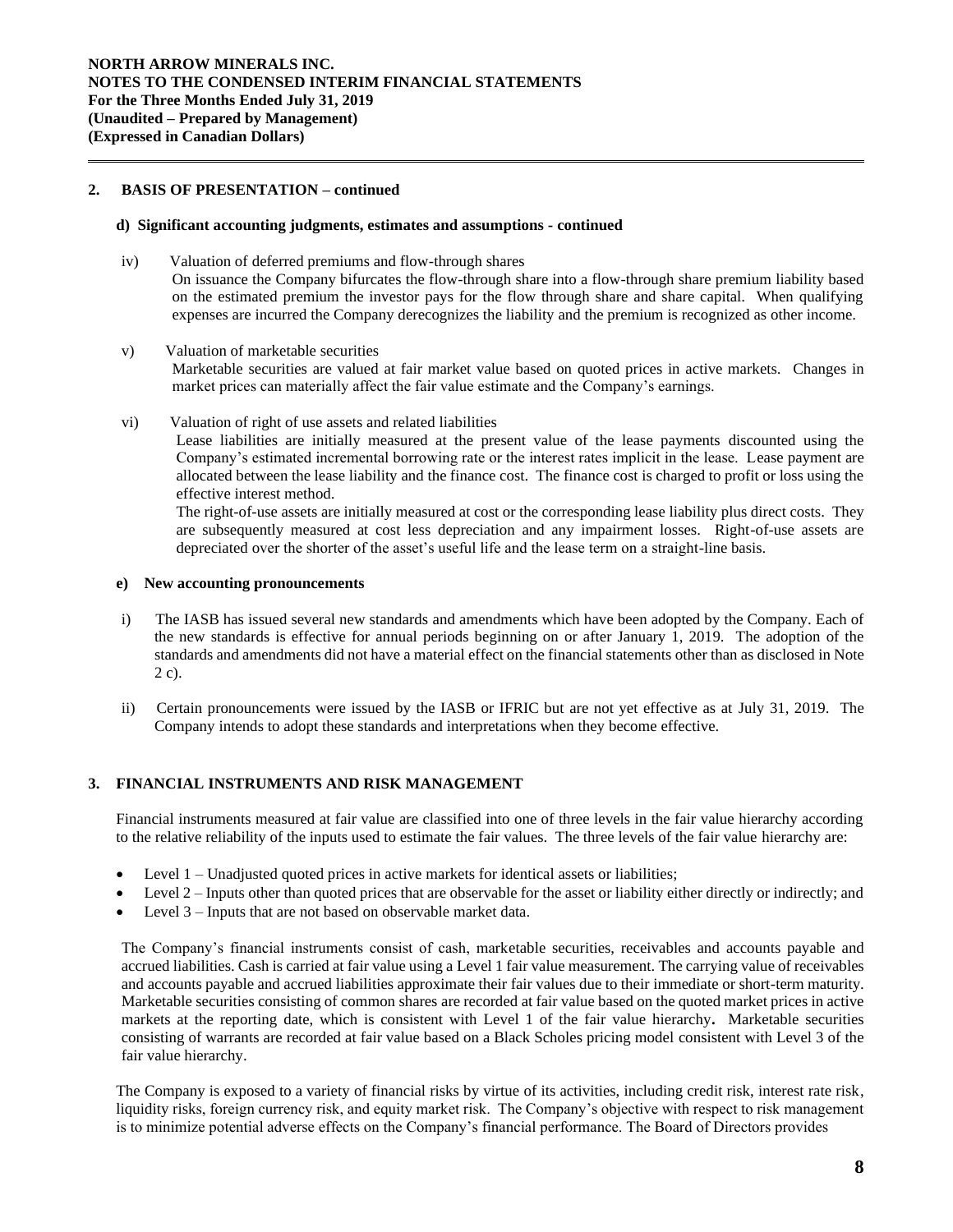# **3. FINANCIAL INSTRUMENTS AND RISK MANAGEMENT - continued**

direction and guidance to management with respect to risk management. Management is responsible for establishing controls and procedures to ensure that financial risks are mitigated to acceptable levels.

## Credit risk

Credit risk is the risk of financial loss to the Company if a counter-party to a financial instrument fails to meet its contractual obligations. The Company manages credit risk by investing its excess cash in short-term investments with investment grade ratings, issued by a Canadian chartered bank. The Company's receivables consist primarily of sales tax receivables due from the federal government and receivables from companies with which the Company has exploration agreements or options. The maximum exposure to credit risk at the reporting date is the carrying value of the Company's receivables and cash.

## Interest rate risk

Interest rate risk is the risk that the fair value or future cash flows of a financial instrument will fluctuate because of changes in market interest rates. Financial assets and liabilities with variable interest rates expose the Company to interest rate risk with respect to its cash flow. It is management's opinion that the Company is not exposed to significant interest rate risk.

## Liquidity risk

Liquidity risk is the risk that the Company will not be able to meet its obligations as they become due. The Company's ability to continue as a going concern is dependent on management's ability to raise the funds required through future equity financings, asset sales or exploration option agreements, or a combination thereof. The Company has no regular cash flow from its operating activities. The Company manages its liquidity risk by forecasting cash flow requirements for its planned exploration and corporate activities and anticipating investing and financing activities. Management and the Board of Directors are actively involved in the review, planning and approval of annual budgets and significant expenditures and commitments. Failure to realize additional funding could cast significant doubt on the Company's ability to continue as a going concern. As at April 30, 2019, the Company had cash of \$1,407,764 (April 30, 2019 - \$509,085) available to settle current liabilities of \$539,635 (April 30, 2019 - \$496,517).

## Foreign currency risk

The Company's activities are within Canada and accordingly the Company is not subject to significant foreign currency risk.

## Equity market risk

The Company is exposed to equity price risk arising from its marketable securities, which are classified as fair value through profit (loss). The Company plans to sell its marketable securities as market conditions permit, or as is required to finance the Company's operations from time-to-time.

# **4. RECEIVABLES**

|                                          | <b>July 31, 2019</b> | April 30, 2019 |
|------------------------------------------|----------------------|----------------|
| HST/GST receivables<br>Other receivables | 4.760<br>14,757      | 4,582<br>268   |
|                                          | 19.517<br>۰п         | 4,850          |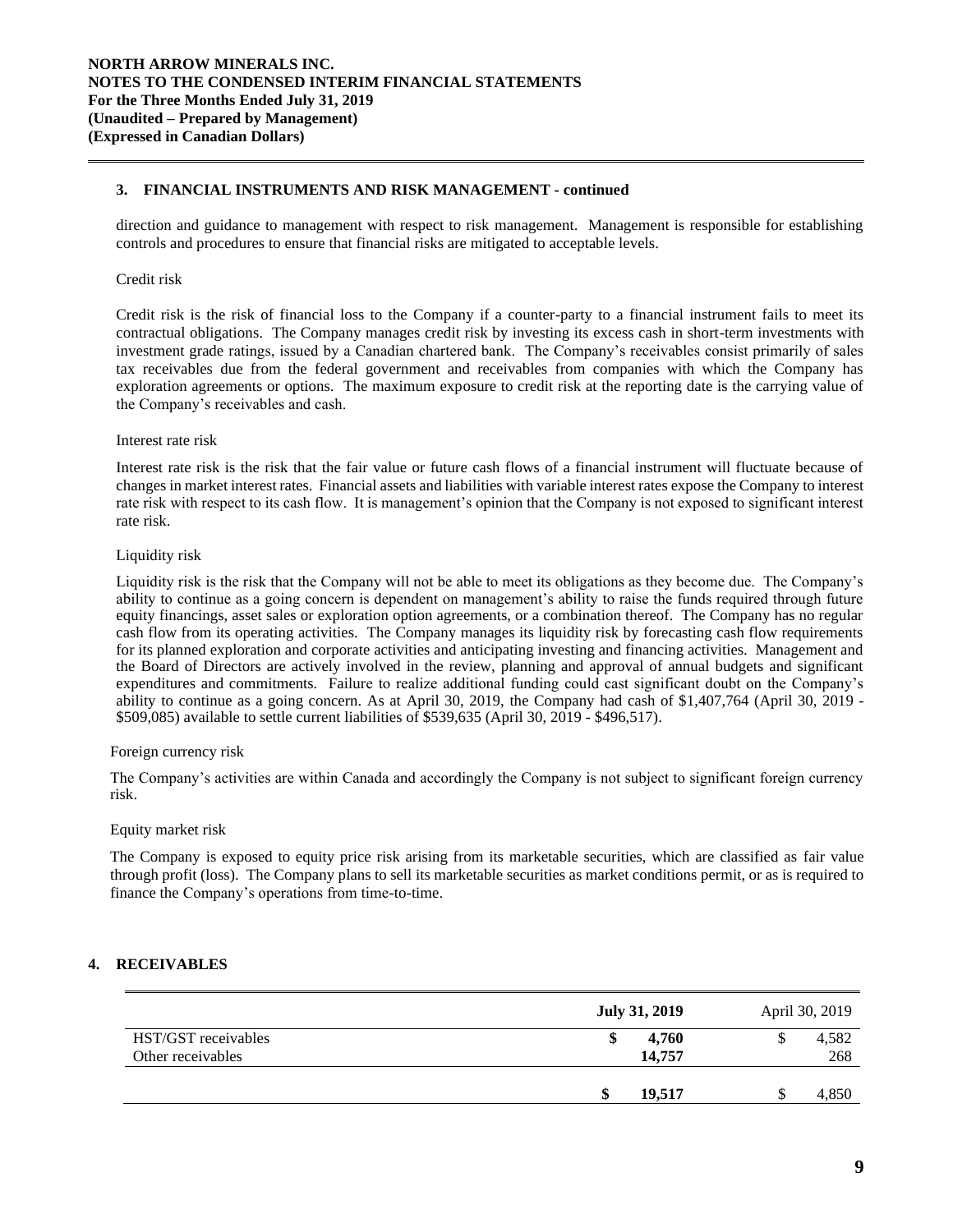# **NORTH ARROW MINERALS INC. NOTES TO THE CONDENSED INTERIM FINANCIAL STATEMENTS For the Three Months Ended July 31, 2019 (Unaudited – Prepared by Management) (Expressed in Canadian Dollars)**

# **5. MARKETABLE SECURITIES**

|                                                      | Cost      | <b>Unrealized</b><br>Gain (Loss)<br>on AFS<br><b>Securities</b> | Cost of<br><b>FVTPL</b><br><b>Securities</b><br>Sold | Gain (Loss)<br>on FVTPL<br><b>Securities</b><br><b>Fair Valued</b> | <b>Fair Value</b> |
|------------------------------------------------------|-----------|-----------------------------------------------------------------|------------------------------------------------------|--------------------------------------------------------------------|-------------------|
| April 30, 2018                                       | \$354,012 | \$ (50,000)                                                     | \$(172,167)                                          | \$(12, 845)                                                        | \$119,000         |
| Benchmark Metals Inc. -                              |           |                                                                 |                                                      |                                                                    |                   |
| 333,333 shares                                       |           |                                                                 |                                                      |                                                                    |                   |
| Clean Commodities Corp. -                            |           |                                                                 |                                                      | (24,000)                                                           | (24,000)          |
| 800,000 shares                                       |           |                                                                 |                                                      |                                                                    |                   |
| Metals<br>Corp.<br>Rover<br>$\overline{\phantom{a}}$ | 25,000    |                                                                 |                                                      | 7,500                                                              | 32,500            |
| 500,000 shares                                       |           |                                                                 |                                                      |                                                                    |                   |
| April 30, 2019                                       | 379,012   | \$ (50,000)                                                     | (172, 167)                                           | (29, 345)                                                          | 127,500           |
| Benchmark Metals Inc. -                              |           |                                                                 |                                                      |                                                                    |                   |
| <b>58,333 shares</b>                                 |           |                                                                 | (61, 875)                                            | 7,875                                                              | (54,000)          |
| <b>Clean Commodities Corp.</b>                       |           |                                                                 |                                                      |                                                                    |                   |
| $-800,000$ shares                                    |           |                                                                 |                                                      | 8,000                                                              | 8,000             |
| Rover Metals<br>$Corp. -$                            |           |                                                                 |                                                      |                                                                    |                   |
| 500,000 shares                                       |           |                                                                 |                                                      |                                                                    |                   |
| <b>July 31, 2019</b>                                 | \$379,012 | \$ (50,000)                                                     | \$(234,042)                                          | \$(13,470)                                                         | \$<br>81,500      |

a) During the year ended April 30, 2018, the Company completed the sale of its 100% interest in the Contwoyto Project, Nunavut, including the Butterfly gold prospect, to Benchmark Metals Inc. ("Benchmark", previously Crystal Exploration Inc.) for \$205,000 consisting of consideration of \$100,000 and 333,333 common shares of Benchmark having a fair value of \$105,000. The Company retains a 1.0% gross overriding royalty on diamonds and a 1.0% net smelter return on precious and base metals. Half of the royalties can be purchased by Benchmark at any time with the payment of \$1.0 million. The Company will also receive conditional share payments of 166,666 Benchmark shares in the event that Benchmark reports an inferred gold resource exceeding 250,000 ounces associated with the Butterfly gold prospect and a further 166,666 Benchmark shares in the event Benchmark reports a separate inferred resource of at least 250,000 ounces of gold outside of the Butterfly area.

b) During the year ended April 30, 2019, the Company completed the sale of certain assets to Rover Metals Corp. ("Rover") for consideration of 500,000 shares (received) having a fair value of \$25,000. Subsequent to the acquisition date, should Rover disclose an inferred, indicated or measured mineral resource of 500,000 ounces of gold within an area of interest, the Company shall be entitled to an additional \$100,000 payable in either cash or shares at the purchaser's discretion. In addition, should Rover disclose an inferred, indicated or measured mineral resource of 750,000 ounces of gold within the area of interest, North Arrow shall be entitled to an additional \$100,000 payable in either cash or shares at the purchaser's discretion.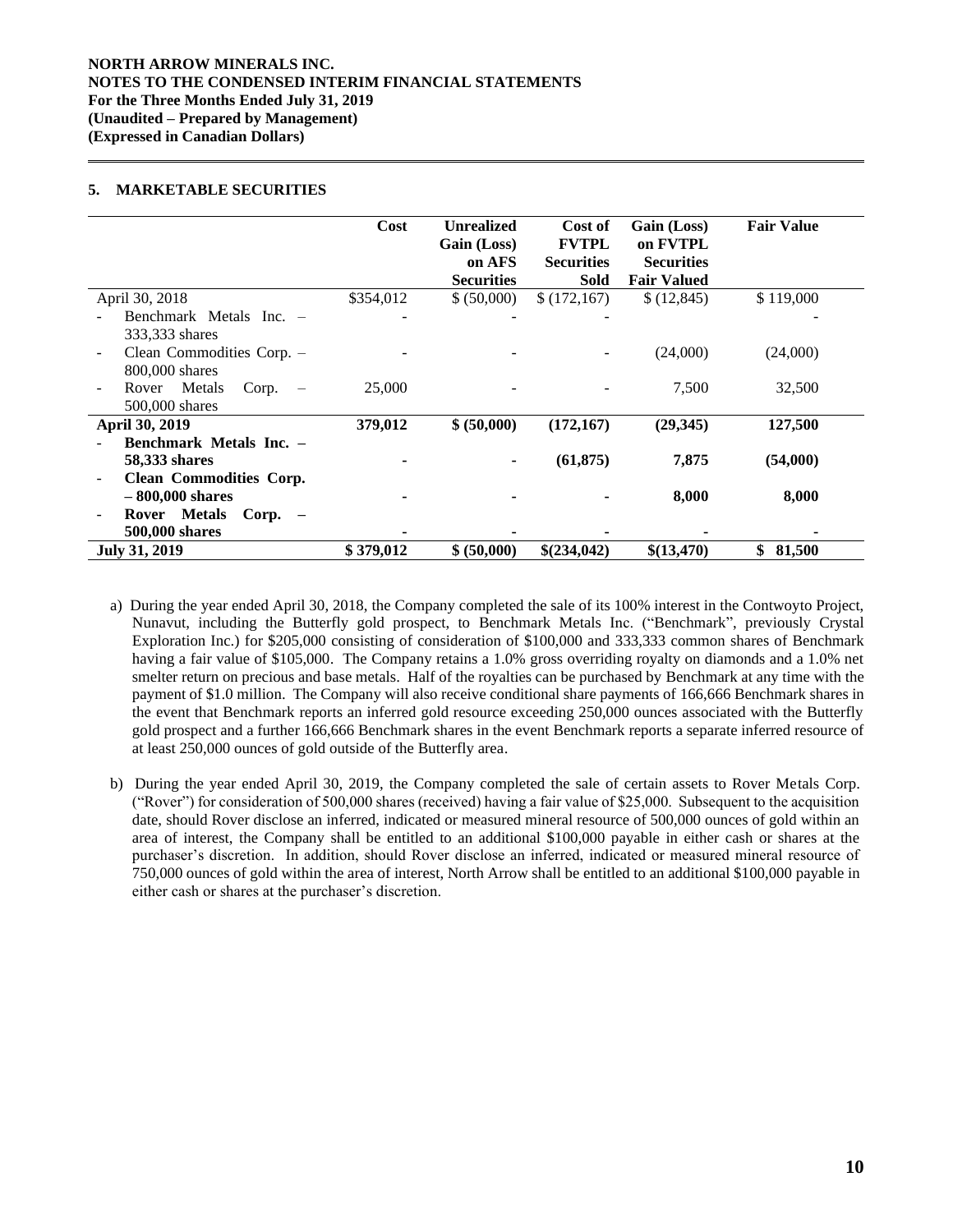# **6. EQUIPMENT**

|                                 | <b>Office and computer</b> | Field     |                |
|---------------------------------|----------------------------|-----------|----------------|
|                                 | equipment                  | equipment | <b>Total</b>   |
| Cost                            |                            |           |                |
| Balance, April 30, 2018         | \$47,015                   | \$93,775  | 140,790<br>\$. |
| <b>Additions</b>                | 22,599                     |           | 22,599         |
| Balance, April 30, 2019         | 69,614                     | 93,775    | 163,389        |
| <b>Additions</b>                |                            |           |                |
| <b>Balance, July 31, 2019</b>   | \$69,614                   | \$93,775  | \$163,389      |
|                                 |                            |           |                |
| <b>Accumulated Depreciation</b> |                            |           |                |
| Balance, April 30, 2018         | \$26,046                   | \$50,562  | \$76,608       |
| <b>Additions</b>                | 7,633                      | 8,642     | 16,275         |
| Balance, April 30, 2019         | 33,679                     | 59,204    | 92,883         |
| <b>Additions</b>                | 2,694                      | 1,728     | 4,422          |
| <b>Balance, July 31, 2019</b>   | \$36,373                   | \$60,932  | \$97,305       |
|                                 |                            |           |                |
| <b>Carrying amounts</b>         |                            |           |                |
| April 30, 2019                  | \$35,935                   | \$34,571  | \$70,506       |
| <b>July 31, 2019</b>            | \$33,241                   | \$32,843  | \$66,084       |

# **7. RIGHT-OF-USE ASSETS AND LEASE LIABILITY**

| <b>Right-of- use assets</b>     | <b>Three Months</b> | Year ended April |
|---------------------------------|---------------------|------------------|
|                                 | ended July 31,      | 30, 2019         |
|                                 | 2019                |                  |
| <b>Opening balance</b> (Note 2) | 129,778             | \$               |
| <b>Depreciation</b>             | (17,901)            |                  |
|                                 |                     |                  |
| <b>Ending Balance</b>           | 111.877             |                  |

| <b>Lease Liability</b>          |    | <b>Three Months</b> | Year ended April |
|---------------------------------|----|---------------------|------------------|
|                                 |    | ended July 31,      | 30, 2019         |
|                                 |    | 2019                |                  |
| <b>Opening balance</b> (Note 2) | Φ  | 129,778             | \$               |
| <b>Lease payments</b>           |    | (20, 018)           |                  |
| <b>Finance cost</b>             |    | 1,250               |                  |
| <b>Ending Balance</b>           | ¢  | 111,010             |                  |
|                                 |    |                     |                  |
| <b>Current</b>                  | \$ | 74,095              | \$               |
| Long-term                       |    | 36,915              |                  |
|                                 |    | 111,010             |                  |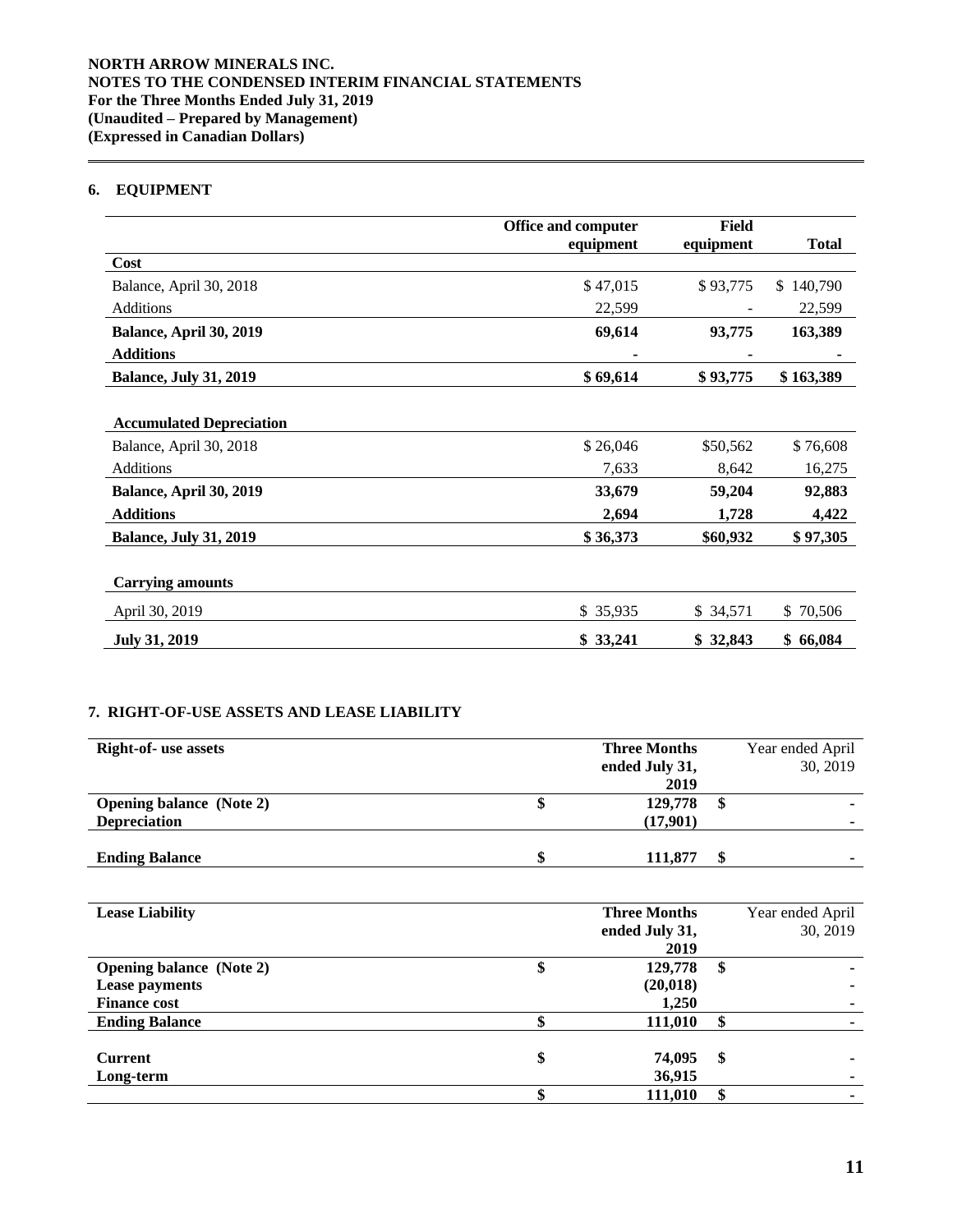# **8. EXPLORATION AND EVALUATION ASSETS**

|                                           | April 30, 2019   | <b>Expended</b><br><b>During</b><br>the Year | <b>Write-offs</b><br><b>During</b><br>the Year | July 31, 2019    |
|-------------------------------------------|------------------|----------------------------------------------|------------------------------------------------|------------------|
| <b>Diamond Properties</b>                 |                  |                                              |                                                |                  |
| Lac de Gras, Canada                       |                  |                                              |                                                |                  |
| <b>Exploration costs</b>                  | \$235,404        | \$                                           | \$                                             | \$235,404        |
| Acquisition and tenure costs              | 277,918          |                                              |                                                | 277,918          |
| Geological, data collection and assays    | 153,559          |                                              |                                                | 153,559          |
| Office and salaries                       | 134,040          |                                              |                                                | 134,040          |
|                                           | 800,921          |                                              |                                                | 800,921          |
|                                           |                  |                                              |                                                |                  |
| Pikoo, Canada<br><b>Exploration</b> costs | 1,259,526        | 192                                          |                                                | 1,259,718        |
| Drilling                                  | 2,085,859        |                                              |                                                | 2,085,859        |
| Acquisition and tenure costs              | 217,782          |                                              |                                                | 217,782          |
| Geological, data collection and assays    | 1,597,248        | 45                                           |                                                | 1,597,293        |
| Office and salaries                       | 644,946          | 1,577                                        |                                                | 646,523          |
| Contribution from joint-venture partner   | (637, 813)       |                                              |                                                | (637, 813)       |
|                                           | 5,167,548        | 1,814                                        | $\blacksquare$                                 | 5,169,362        |
| Loki, Canada                              |                  |                                              |                                                |                  |
| <b>Exploration</b> costs                  | 443,655          | 49,515                                       |                                                | 493,170          |
| Drilling                                  | 296,657          |                                              |                                                | 296,657          |
| Acquisition and tenure costs              | 57,524           | 17,611                                       |                                                | 75,135           |
| Geological, data collection and assays    | 204,754          |                                              |                                                | 204,754          |
| Office and salaries                       | 167,555          | 31,632                                       |                                                | 199,187          |
| Recoveries                                | (270,000)        | (85,000)                                     |                                                | (355,000)        |
|                                           | 900,145          | 13,758                                       | $\blacksquare$                                 | 913,903          |
| Naujaat, Canada                           |                  |                                              |                                                |                  |
| <b>Exploration</b> costs                  | 849,587          | 26,921                                       |                                                | 876,508          |
| Drilling                                  | 1,464,020        |                                              |                                                | 1,464,020        |
| Acquisition and tenure costs              | 378,528          | 17,650                                       |                                                | 396,178          |
| Geological, data collection and assays    | 4,916,690        | 54,612                                       |                                                | 4,971,302        |
| Office and salaries                       | 867,712          | 32,875                                       |                                                | 900,587          |
|                                           | 8,476,537        | 132,058                                      |                                                | 8,608,595        |
|                                           |                  |                                              |                                                |                  |
| Mel, Canada                               |                  |                                              |                                                |                  |
| <b>Exploration</b> costs                  | 1,341,032        | 23                                           |                                                | 1,341,055        |
| Drilling                                  | 465,004          |                                              |                                                | 465,004          |
| Acquisition and tenure costs              | 288,085          | 2,179                                        |                                                | 290,264          |
| Geological, data collection and assays    | 991,850          |                                              |                                                | 991,850          |
| Office and salaries                       | 328,795          | 7,121                                        | $\blacksquare$                                 | 335,916          |
|                                           | 3,414,766        | 9,323                                        | ÷.                                             | 3,424,089        |
| TOTAL                                     | \$<br>18,759,917 | \$156,953                                    | \$                                             | \$<br>18,916,870 |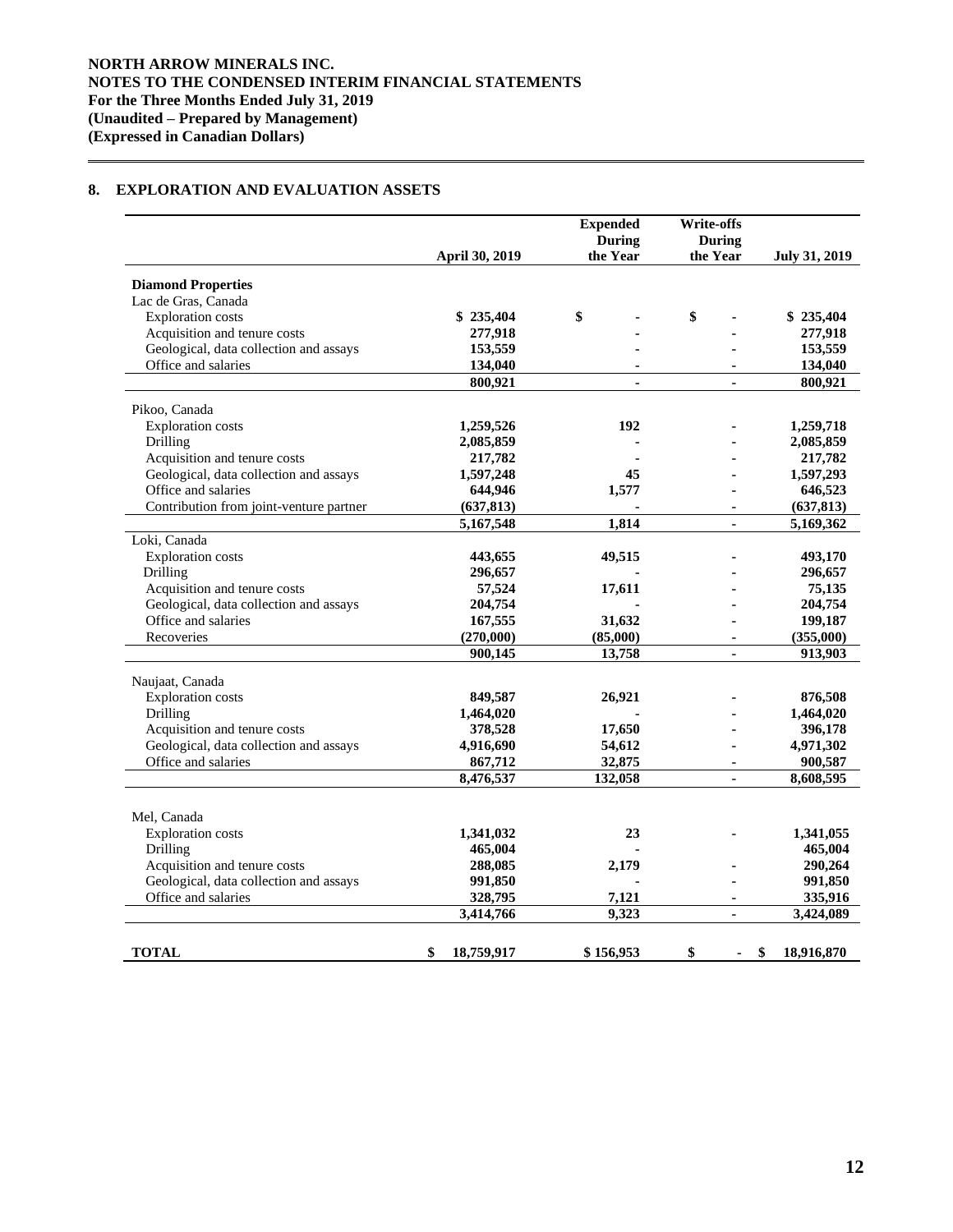# **8. EXPLORATION AND EVALUATION ASSETS -continued**

|                                                               | Expended<br>During    |                          | Write-offs<br>During     |                      |
|---------------------------------------------------------------|-----------------------|--------------------------|--------------------------|----------------------|
|                                                               | April 30, 2018        | the Year                 | the Year                 | April 30, 2019       |
| <b>Diamond Properties</b>                                     |                       |                          |                          |                      |
| Lac de Gras, Canada                                           |                       |                          |                          |                      |
| <b>Exploration</b> costs                                      | \$235,404             | \$                       | \$                       | \$235,404            |
| Acquisition and tenure costs                                  | 277,918               |                          |                          | 277,918              |
| Geological, data collection and assays                        | 153,559               |                          |                          | 153,559              |
| Office and salaries                                           | 134,040               |                          |                          | 134,040              |
|                                                               | 800,921               | $\overline{\phantom{a}}$ | $\overline{\phantom{a}}$ | 800.921              |
| Pikoo, Canada                                                 |                       |                          |                          |                      |
| <b>Exploration</b> costs                                      | 1,257,815             | 1,711                    |                          | 1,259,526            |
| Drilling                                                      | 2,085,859             |                          |                          | 2,085,859            |
| Acquisition and tenure costs                                  | 213,660               | 4,122                    |                          | 217,782              |
| Geological, data collection and assays                        | 1,592,006             | 5,242                    |                          | 1,597,248            |
| Office and salaries                                           | 630,709               | 14,237                   |                          | 644,946              |
| Contribution from joint-venture partner                       | (637, 813)            |                          |                          | (637, 813)           |
|                                                               | 5,142,236             | 25,312                   |                          | 5,167,548            |
| Loki, Canada                                                  |                       |                          |                          |                      |
| <b>Exploration</b> costs                                      | 385,581               | 58,074                   |                          | 443,655              |
| Drilling                                                      | 269,829               | 26,828                   |                          | 296,657              |
| Acquisition and tenure costs                                  | 56,924                | 600                      |                          | 57,524               |
| Geological, data collection and assays                        | 169,291               | 35,463                   |                          | 204,754              |
| Office and salaries                                           | 138,439               | 29,116                   |                          | 167,555              |
| Recoveries                                                    | (144, 500)<br>875,564 | (125,500)<br>24,581      | $\overline{a}$           | (270,000)<br>900,145 |
|                                                               |                       |                          |                          |                      |
| Naujaat, Canada                                               |                       |                          |                          |                      |
| <b>Exploration</b> costs                                      | 733,146               | 116,441                  |                          | 849,587              |
| Drilling                                                      | 1,464,020             |                          |                          | 1,464,020            |
| Acquisition and tenure costs                                  | 337,152               | 41,376                   |                          | 378,528              |
| Geological, data collection and assays<br>Office and salaries | 4,669,946             | 246,744                  |                          | 4,916,690            |
|                                                               | 713,048<br>7,917,312  | 154,664<br>559,225       | $\overline{a}$           | 867,712<br>8,476,537 |
|                                                               |                       |                          |                          |                      |
| Luxx, Canada                                                  |                       |                          |                          |                      |
| <b>Exploration</b> costs                                      | 50,420                |                          | (50, 420)                |                      |
| Acquisition and tenure costs                                  | 138,733               |                          | (138.733)                |                      |
| Geological, data collection and assays<br>Office and salaries | 121,301               | $\overline{a}$           | (121, 301)               |                      |
|                                                               | 44,793<br>355,247     | $\overline{\phantom{0}}$ | (44, 793)<br>(355, 247)  |                      |
|                                                               |                       |                          |                          |                      |
| Mel, Canada                                                   |                       |                          |                          |                      |
| <b>Exploration</b> costs                                      | 204,085               | 1,136,947                |                          | 1,341,032            |
| Drilling                                                      |                       | 465,004                  |                          | 465,004              |
| Acquisition and tenure costs                                  | 287,338               | 747                      |                          | 288,085              |
| Geological, data collection and assays                        | 634,677               | 357,173                  |                          | 991,850              |
| Office and salaries                                           | 122,670               | 206,125                  |                          | 328,795              |
|                                                               | 1,248,770             | 2,165,996                |                          | 3,414,766            |
|                                                               |                       |                          |                          |                      |
| <b>TOTAL</b>                                                  | \$<br>16,340,050      | \$2,775,114              | \$ (355,247)             | \$<br>18,759,917     |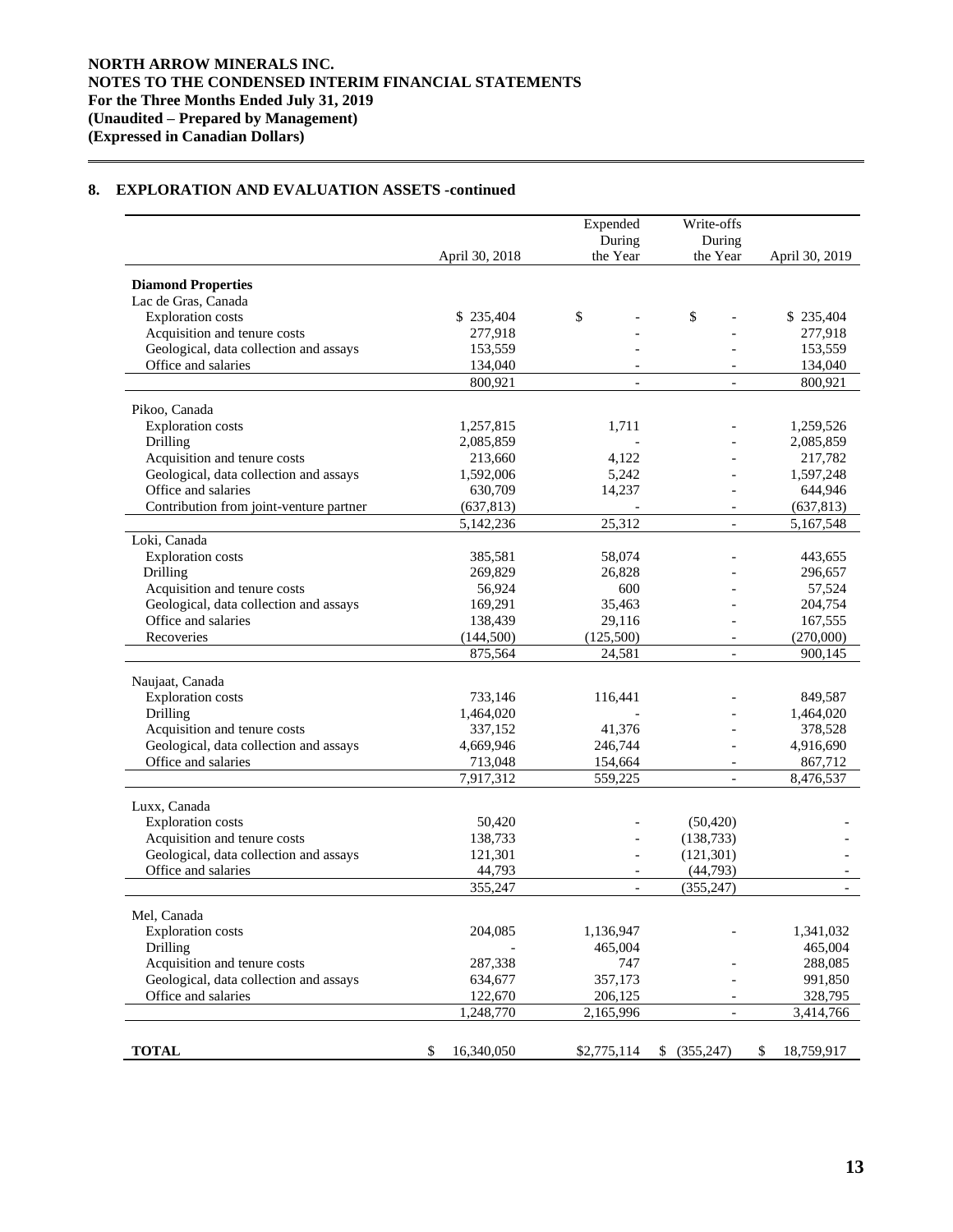# **8. EXPLORATION AND EVALUATION ASSETS - continued**

Title to exploration and evaluation assets involves certain inherent risks due to the difficulties of determining the validity of certain claims as well as the potential for problems arising from the frequently ambiguous conveyancing history characteristic of many exploration and evaluation assets. The Company has investigated title to all of its exploration and evaluation assets and, to the best of its knowledge, title to all of these assets are in good standing.

## **Diamond Properties, Canada**

## *Lac de Gras project, Northwest Territories*

In August 2011, the Company entered into an option agreement with Dominion Diamond Mines ("Dominion"), and Springbok Holdings Inc. ("Springbok"), to jointly explore Springbok and the Company's Lac de Gras property and Dominion's land holdings contiguous to Springbok and the Company's Lac de Gras property (collectively, the "JV Property"). Subsequently in accordance with the terms of the agreement, Dominion incurred more than \$5,000,000 of exploration expenditures and earned a 55% interest in the joint venture and the Company and Springbok shared equally a 45% interest in the JV Property.

On October 24, 2012, the Company entered into an agreement to acquire Springbok's interest in the JV Property (the "Springbok Interests") for 1,000,000 common shares in the Company issued at a value of \$235,000. As additional consideration, in the event that the Company subsequently incurs \$2 million in joint venture expenditures on the JV Property, the Company will issue to Springbok that number of common shares of the Company having a value of \$1 million. A director of the Company is a principal of Springbok.

In October 2015, the Company and Dominion finalized a joint venture agreement having an effective date of June 1, 2015 to govern the ongoing evaluation, on the basis of a 45%/55% (North Arrow/Dominion) joint venture, of the JV Property. Subsequent to December 2015, the Company has elected not to contribute its proportionate share of costs to the 2016, 2017, 2018 and 2019 exploration programs and as a result holds an approximate 23% interest in the joint venture as at July 31, 2019.

# *Naujaat project, Nunavut*

The Company maintains a 100% interest in the Naujaat diamond project. This interest is subject to a February 15, 2017 agreement under which Stornoway retains a 0.5% gross overriding royalty ("GOR") and net smelter royalty ("NSR") on diamond, precisous metals and base metal production from the Naujaat project and the Company agreed to pay Stornoway Diamond Corporation ("Stornoway") \$2.5 million at the time the first royalty payments relating to the Naujaat project are payable.

The Naujaat project is also subject to an additional 3% NSR on metals and a 3% gross production royalty ("GPR") on industrial minerals, including diamonds. Effective November 21, 2016, the Company reached an agreement with the underlying royalty holder where each of the NSR and GPR may be reduced to from 3% to 1% subject to future contingent cash payments totaling \$5.15 million and future staged exploration expenditures totalling \$20 million.

## *Pikoo project, Saskatchewan*

The Company maintains a 100% interest in the Pikoo diamond project. This interest is subject to a February 15, 2017 agreement under which Stornoway retains a 1.0% gross overriding royalty ("GOR") and net smelter royalty ("NSR") on diamond, precious metal and base metal production from the Pikoo project, and the Company agreed to pay Stornoway \$1.25 million at the time the first royalty payments relating to the Pikoo project are payable.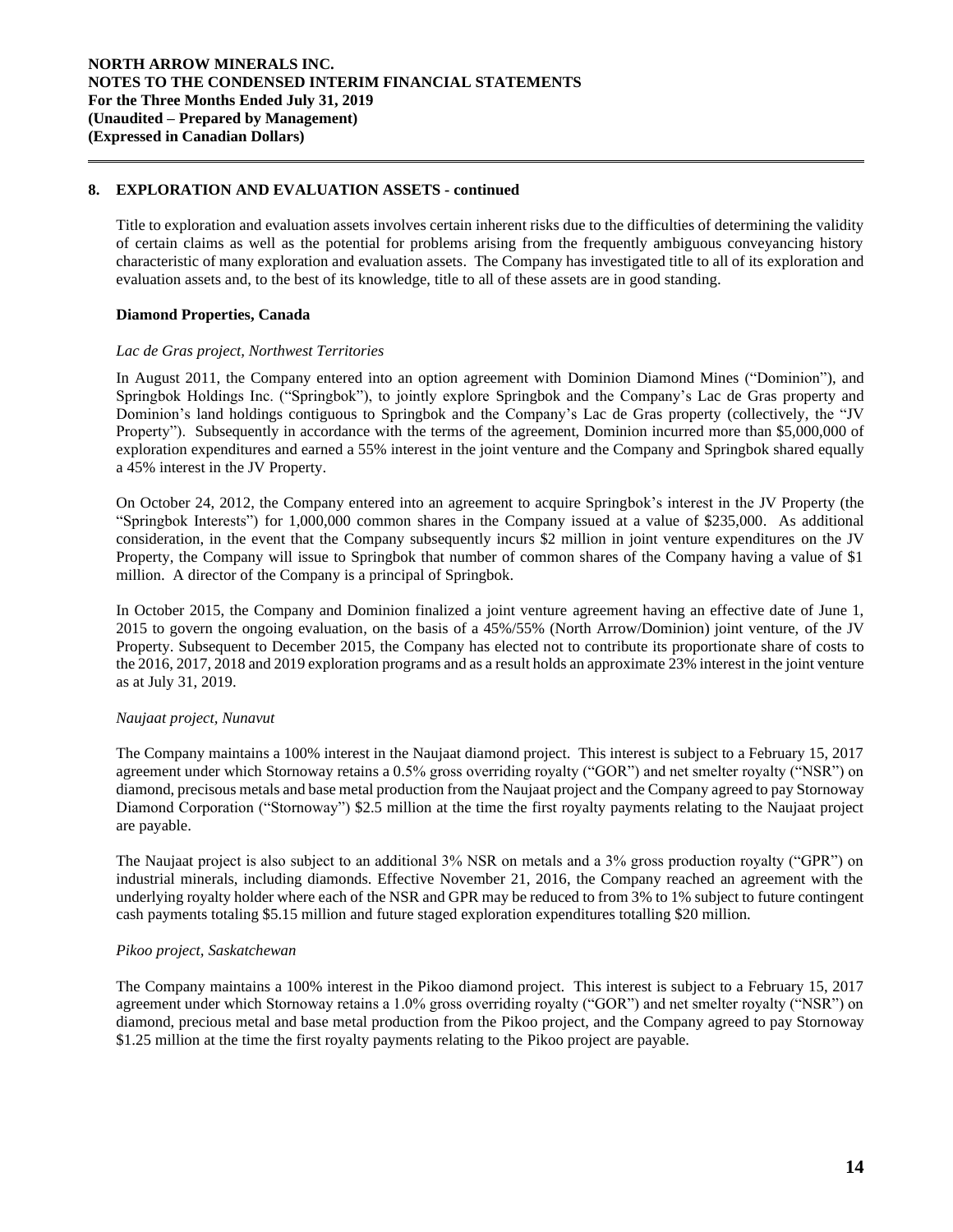## **8. EXPLORATION AND EVALUATION ASSETS - continued**

#### **Diamond Properties, Canada – continued**

#### *Loki project, Northwest Territories*

The Company maintains a 100% interest in the Loki diamond project subject to royalties ranging from 1.25% to 1.5% on diamonds and base and precious metals granted to Umgeni Holdings International Limited ("Umgeni") under the terms of a January 25, 2016 royalty purchase agreement. Umgeni is a private company of which a director of the Company is a beneficiary of the sole shareholder. Subsequent to July 31, 2019, the Company completed the sale of an addition royalty to Umgeni (see Note 15).

#### *Mel project, Nunavut*

The Company maintains a 100% interest in the Mel diamond project in Nunavut. The project was acquired from Anglo Celtic Exploration Ltd., a private company controlled by a director, for 250,000 warrants entitling the holder to acquire 250,000 shares at a price of \$0.65 per share and is subject to a 1% GOR payable to Anglo Celtic Exploration Ltd. The Company retains the right to buy back one half of the GOR for \$1,000,000 at any time. During the year ended April 30, 2019 the warrants expired unexercised.

## *Luxx project, Nunavut*

The Company maintains a 100% interest in the Luxx diamond project in Nunavut. The project was acquired from Anglo Celtic Exploration Ltd., a private company controlled by a director, for 250,000 warrants entitling the holder to acquire 250,000 shares at a price of \$0.65 per share and is subject to a 1% GOR payable to Anglo Celtic Exploration Ltd. The Company retains the right to buy back one half of the gross overriding royalty for \$1,000,000 at any time. During the year ended April 30, 2019, the warrants expired unexercised. During the year ended April 30, 2019, the Company wrote off \$355,247 of exploration and evaluation expenses related to the property due to the lack of active exploration on the property over the last three years.

# **9. ACCOUNTS PAYABLE AND ACCRUED LIABILITIES**

|                                       | <b>July 31, 2019</b>     | April 30, 2018     |  |
|---------------------------------------|--------------------------|--------------------|--|
| Trade payables<br>Accrued liabilities | 142,540<br>\$<br>323,000 | 222,517<br>274,000 |  |
|                                       | 465,540                  | 496,517            |  |

Included in accrued liabilities is a provision of \$241,000 for estimated costs related to the demobilization of equipment in Nunavut over the next two years.

# **10. CAPITAL STOCK AND RESERVES**

#### **Authorized share capital**

The authorized share capital of the Company is an unlimited number of common shares without par value.

#### **Share issuances**

a) On May 18, 2017, the Company completed a non-brokered private placement of 20,000,000 units at a price of \$0.25 per unit for gross proceeds of \$5,000,000. Each unit consisted of one common share and one common share purchase warrant.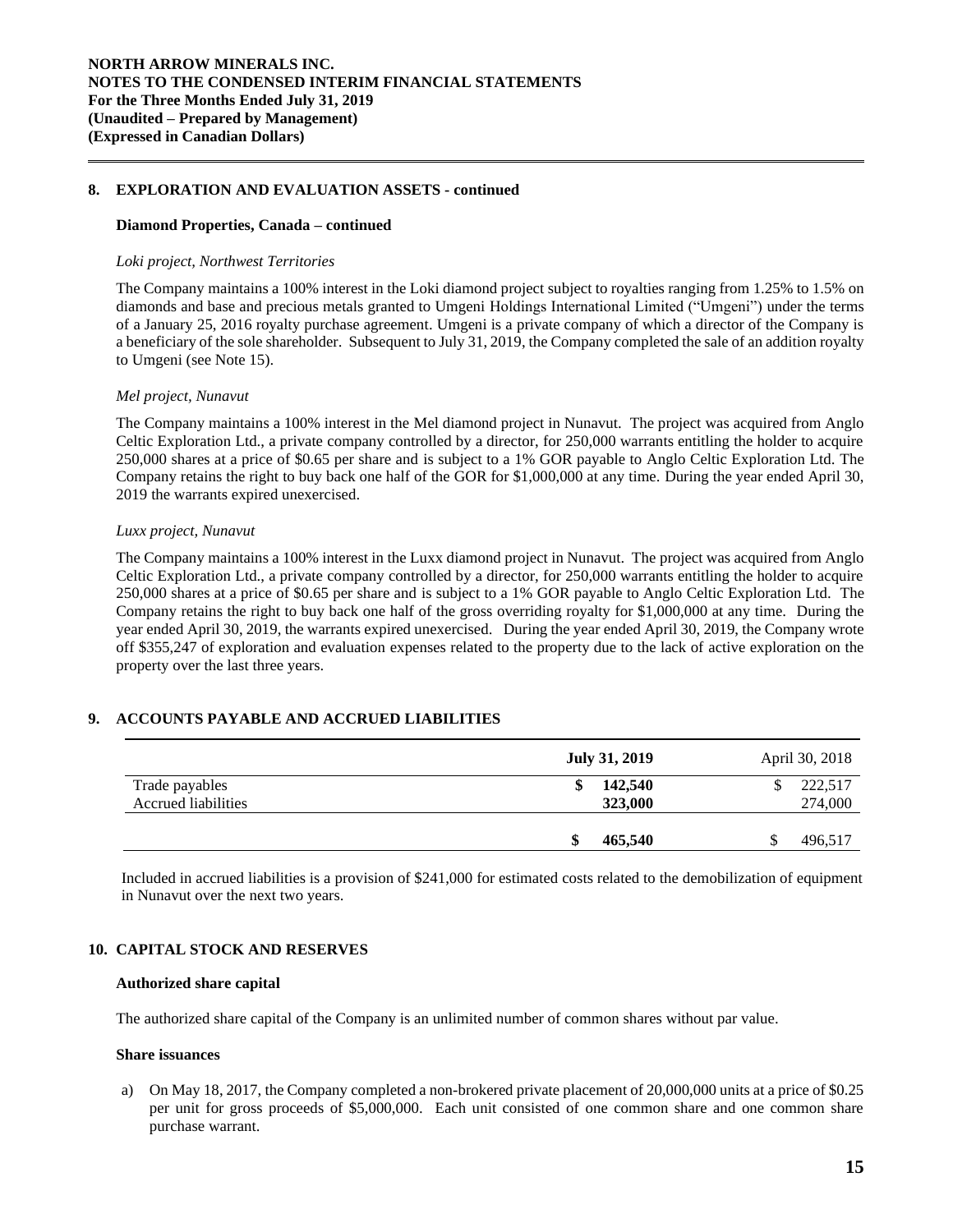## **10. CAPITAL STOCK AND RESERVES – continued**

At May 18, 2017, the Company's market price was \$0.215 per share: accordingly, \$700,000 of the proceeds were assigned to the value of the warrants under the residual method. Each warrant entitles the holder to purchase one additional common share at a price of \$0.40 per share for a period of three years. On July 31, 2019, the Company extended the expiry date of the warrants by two years and reduced the exercise price of the warrants to \$0.225.

- b) On June 19, 2018, the Company issued 10,135,000 flow-through shares at a price of \$0.20 per share and 6,481,717 non-flow-through units at a price of \$0.17 per unit for gross proceeds of \$3,128,892. Each non-flow-through unit consisted of a non-flow through common share and a transferrable warrant that entitles the holder to purchase one common share at a price of \$0.30 for a period of 24 months. The flow-through shares were issued at a premium which was determined to be \$304,050 and this was initially recorded as a deferred premium liability. During the year ended April 30, 2019, the Company incurred eligible exploration expenditures and credited to other income the deferred premium of \$304,050. Finders' fees and costs of \$90,169 were payable in connection with these private placements. On July 31, 2019, the Company extended the expiry date of all 6,481,717 warrants by two years and reduced the exercise price of 5,070,887 of the warrants to \$0.225.
- c) On July 31, 2019, the Company issued 17,904,286 units at a price of \$0.07 per unit for gross proceeds of \$1,253,300. Each unit consisted of one common share and a transferrable warrant that entitles the holder to purchase one additional common share at a price of \$0.10 for a period of 60 months. Finders' fees and costs of \$24,171 were payable in connection with the private placement. At July 31, 2019 the Company's market price was \$0.06 per share: accordingly, \$179,043 of the proceeds were assigned to the value of the warrants under the residual method.

## **Stock options and warrants**

At the Company's Annual General Meeting held on December 20, 2018, the shareholders ratified the stock option plan (the "Plan"). The Plan gives the directors the authority to grant options to directors, officers, employees and consultants. The maximum number of shares to be issued under the Plan is 10% of the issued and outstanding common shares at the time of the grant. The exercise price of each option granted shall not be less than the market price at the date of grant less a discount up to 25% in accordance with the policies of the TSX Venture Exchange ("TSXV").

Options granted typically have a term up to 5 years with vesting provisions determined by the directors in accordance with TSXV policies for Tier 2 Issuers, with a typical vesting period of 25% upon grant and 25% every six months thereafter.

|                    | Number of            | Exercise | Number of     |
|--------------------|----------------------|----------|---------------|
| <b>Expiry Date</b> | <b>Shares Vested</b> | Price    | <b>Shares</b> |
| September 25, 2019 | 607,500              | 0.60     | 607,500       |
| December 16, 2019  | 200,000              | 0.54     | 200,000       |
| June 23, 2022      | 2,230,000            | 0.27     | 2,230,000     |
| November 21, 2022  | 150,000              | 0.25     | 150,000       |
| May 10, 2023       | 2,070,000            | 0.27     | 2,070,000     |
| July 12, 2023      | 2,021,250            | 0.20     | 2,695,000     |
|                    | 7,278,750            |          | 7.952.500     |
|                    |                      |          |               |

As at July 31, 2019, the following stock options were outstanding: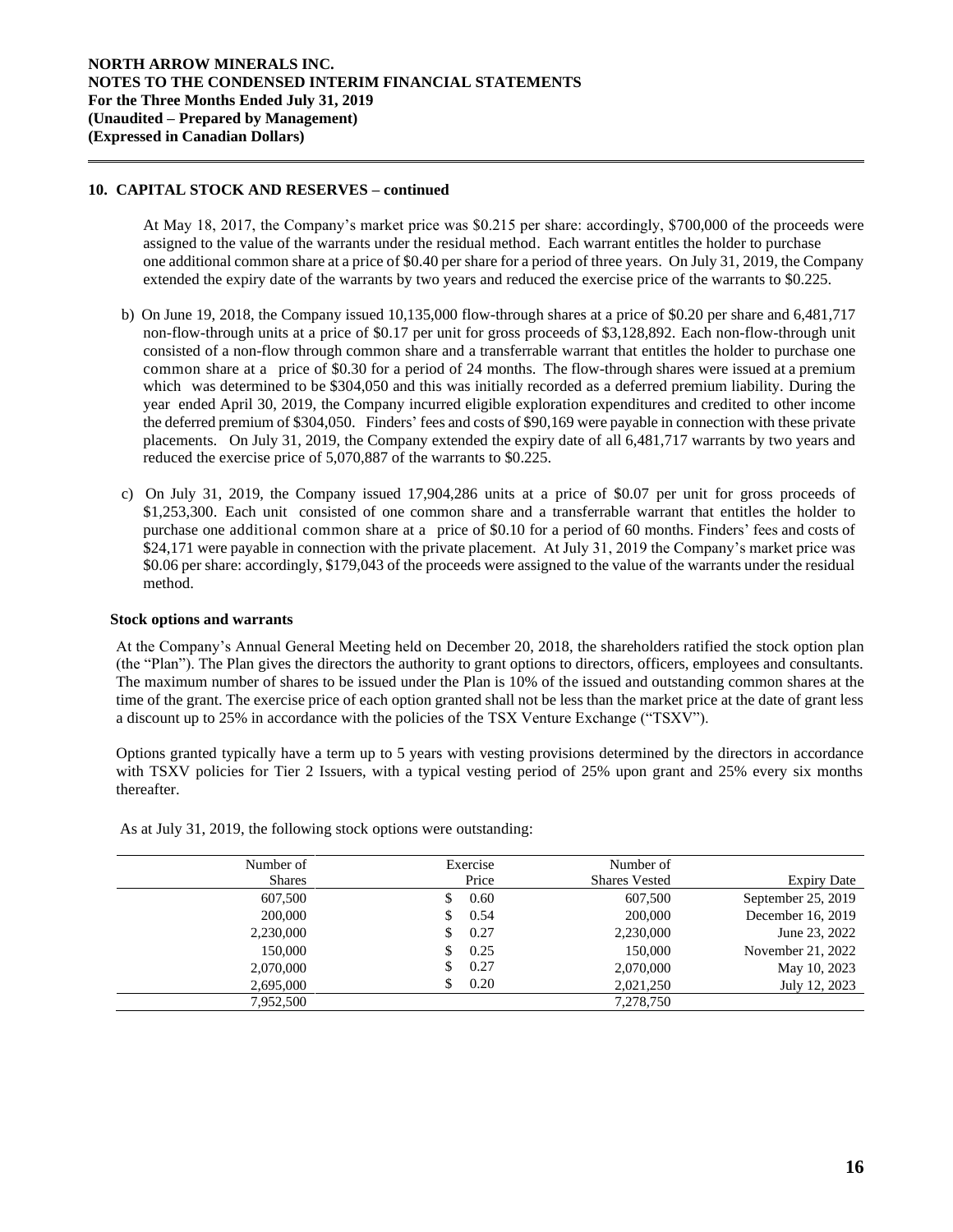## **10. CAPITAL STOCK AND RESERVES – continued**

#### **Stock options and warrants – continued**

A summary of the Company's stock option activity is as follows:

|                         |             | Weighted              |
|-------------------------|-------------|-----------------------|
|                         | Number      | Average               |
|                         | of Options  | <b>Exercise Price</b> |
| Balance, April 30, 2018 | 6,520,000   | \$0.38                |
| Options expired         | (3,337,500) | 0.42                  |
| Options extended        | 2,075,000   | 0.27                  |
| Options granted         | 2,695,000   | 0.20                  |
| Balance, April 30, 2019 | 7,952,500   | 0.28                  |
| Options expired         |             |                       |
| Options granted         |             |                       |
| Balance, July 31, 2019  | 7,952,500   | \$0.28                |

## **Share-based compensation**

During the three months ended July 31, 2019, the Company extended nil stock options (2018 - 2,075,000) and granted nil stock options (2018 - 2,695,000) having a total fair value of \$nil (2018 - \$714,496) and a weighted average grantdate value of \$nil (2018 - \$0.15) per option. During the three months ended July 31, 2019, the Company recognized share-based compensation of \$40,035 (2018 – \$432,994) relating to options vested during the period.

The fair value of options granted was estimated on the date of grant using the Black-Scholes option pricing model, with the following assumptions:

|                                 | July 31, 2019            | April 30, 2019 |
|---------------------------------|--------------------------|----------------|
| Risk-free interest rate         | -                        | 1.75%          |
| Expected dividend yield         | $\overline{\phantom{0}}$ | Nil            |
| Expected stock price volatility | -                        | 115.02%        |
| Expected life                   | $\overline{\phantom{a}}$ | 5 years        |
| Expected forfeiture rate        | $\sim$                   | Nil            |

A summary of the Company's warrant activity is as follows:

|                         | Number     | Weighted              |
|-------------------------|------------|-----------------------|
|                         | of         | Average               |
|                         | Warrants   | <b>Exercise Price</b> |
|                         |            |                       |
| Balance, April 30, 2018 | 20,500,000 | $*$ \$0.41            |
| Expired                 | (500,000)  | 0.65                  |
| Issued                  | 5,070,887  | $*0.30$               |
| Issued                  | 1,410,830  | 0.30                  |
|                         |            |                       |
| Balance, April 30, 2019 | 26,481,717 | 0.38                  |
| Expired                 |            |                       |
| Issued                  | 17,904,286 | 0.10                  |
| Balance, July 31, 2019  | 44,386,003 | $*$ \$0.18            |

\* Exercise price amended July 31, 2019 to \$0.225 per share.

\*\* The July 31, 2019 weighted average price reflects the July 31, 2019 amendment of exercise prices of 25,070,887 warrants to \$0.225.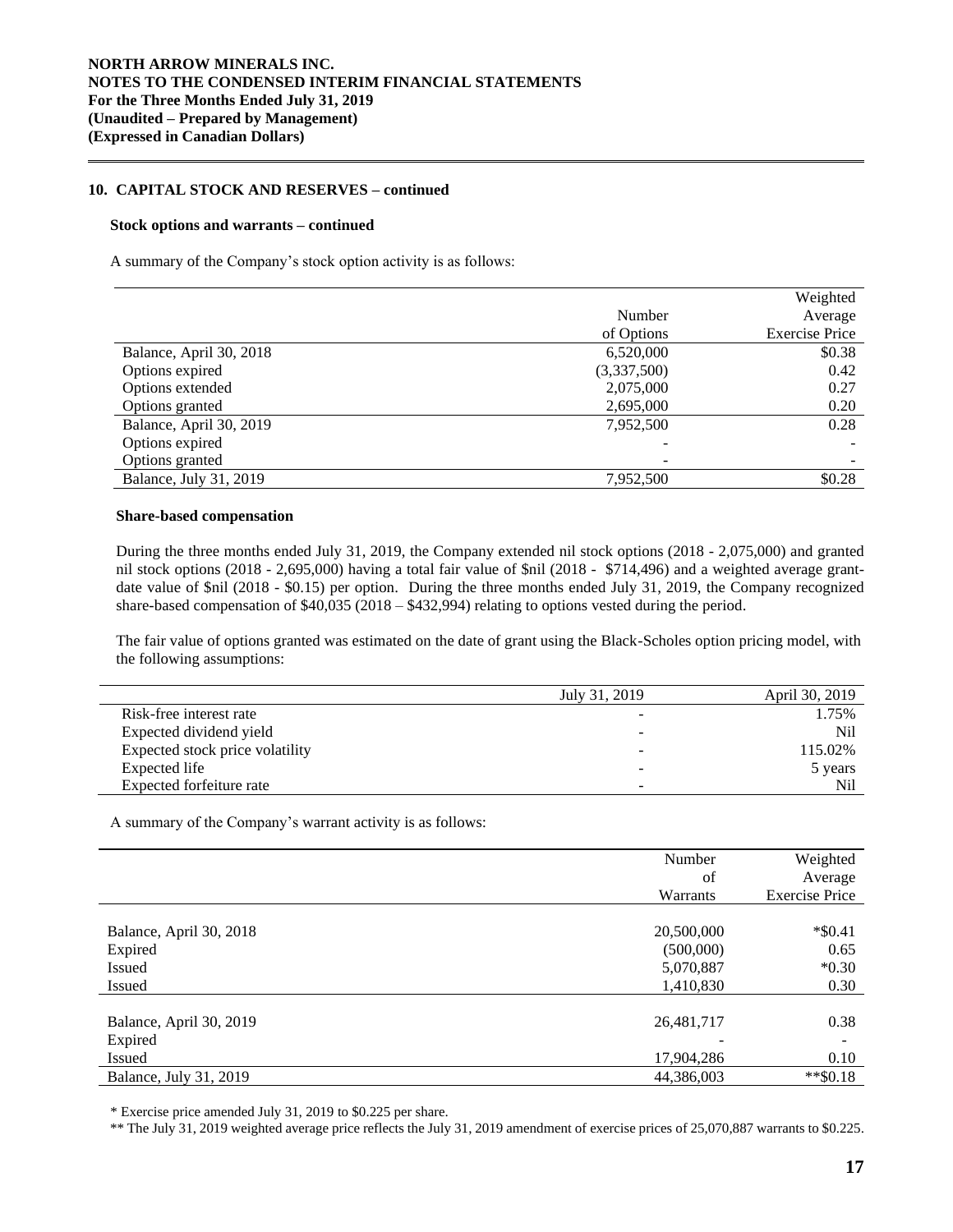## **10. CAPITAL STOCK AND RESERVES – continued**

#### **Stock options and warrants – continued**

As at July 31, 2019, the following warrants were outstanding:

| Number of Warrants/ Shares | Exercise Price | Expiry Date     |  |
|----------------------------|----------------|-----------------|--|
|                            |                |                 |  |
| 20,000,000                 | $*$ \$0.225    | **May 17, 2022  |  |
| 5,070,887                  | $*$ \$0.225    | **June 19, 2022 |  |
| 1,410,830                  | \$0.30         | **June 19, 2022 |  |
| 17,904,286                 | \$0.10         | July 31, 2024   |  |
| 44,386,003                 |                |                 |  |

\* Exercise price amended July 31, 2019 to \$0.225.

\*\* Expiry date was amended July 31, 2019 to May 17, 2022 and June 19, 2022 respectively.

# **11. RELATED PARTY TRANSACTIONS**

Details of the transactions between the Company and related parties not disclosed elsewhere in the financial statements are disclosed below.

The Company incurred the following transactions in the normal course of operations in connection with companies which have an officer and/or director in common.

- a) Paid or accrued consulting fees of \$4,500 (2018 \$4,500) to the Corporate Secretary of the Company. This amount is included in salaries disclosed below.
- b) Paid \$1,014 (2018 \$976) for office costs to a company controlled by a director.
- c) Charged related parties \$1,950 (2018 \$6,900) for rent, office and administrative costs.
- d) Included in other receivables is \$nil (2018 \$1,575) due from companies having a director or officers in common.
- e) Included in accounts payable is \$39,800 (2018 \$nil) due to a company of which a director is a beneficiary of the sole shareholder.

The remuneration of directors and key management personnel during the three months ended July 31, 2019 was as follows:

|                                            | July 31, 2019 |         | July 31, 2018 |         |
|--------------------------------------------|---------------|---------|---------------|---------|
| Salaries <sup>1</sup>                      | \$            | 61,073  | \$            | 44,726  |
| Salaries in exploration costs <sup>1</sup> |               | 15,690  |               | 32,000  |
| Share-based compensation <sup>2</sup>      |               | 26,703  |               | 256,168 |
|                                            |               |         |               |         |
| Total                                      |               | 103,466 |               | 332,894 |

1 – When key management is working specifically on mineral properties their time is capitalized against the mineral property.

2 – Share-based compensation is the fair value of options that have been granted to directors and key management personnel.

During the year ended April 30, 2016, the Company entered into an employment agreement with a senior employee and officer for his services requiring a minimum annual payment of \$225,000. In addition, the employment agreement contains clauses which could provide for a payment or payments in excess of \$450,000 on termination of employment or conclusion of a change in control or similar transaction.